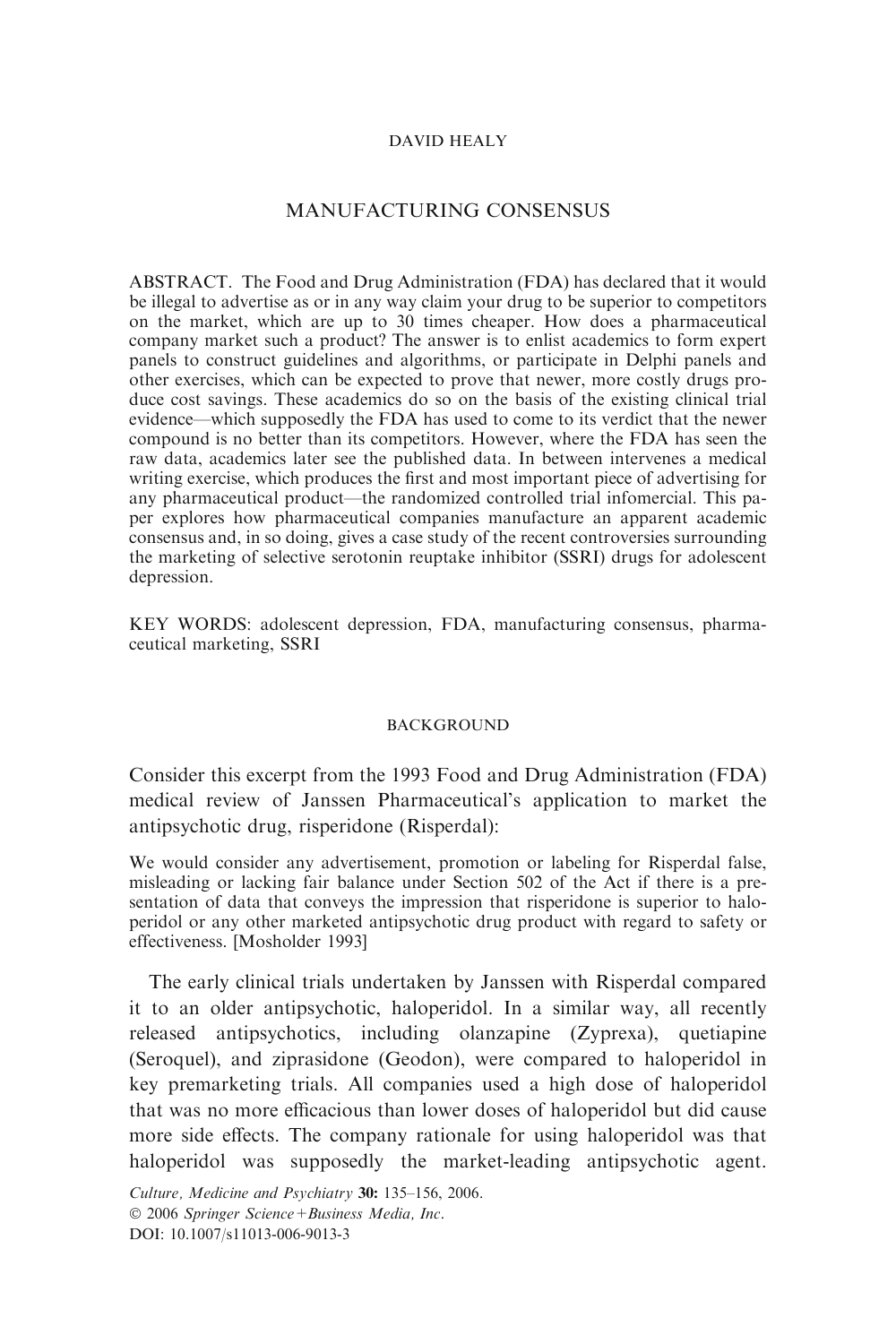Whatever the real rationale, it was generally accepted at the time these trials were conducted that newer agents stood their best possible chance of looking better in terms of key side effects if compared to the doses of haloperidol used in the trials.

In addition to gatekeeping the entry of a new drug to the marketplace, the role of a drug regulator is to regulate any claims a manufacturer might make as regards a new product in its advertising or detailing to doctors. This assessment by the FDA would appear to produce problems for any company that might wish to market Risperdal.

But regulators have no control over what key opinion-leading academics, in the case of Risperdal, professors of psychiatry, say in lectures or report in medical journals or elsewhere. The FDA, in addition, has no control over what assessments these academics might make in their roles as experts called on to contribute to an expert consensus on new versus older drugs. Shortly after Risperdal was launched, it was being widely touted by leading academic opinion leaders as being superior to older antipsychotics.

Aside from the perennial need to market the product, the 1990s brought a new hurdle for drug companies to vault. It was increasingly necessary to persuade clinicians and pharmacists that a new drug should be listed on hospital formularies that had been created to ensure that new agents would not be used without good evidence of cost-benefit returns. The formularies are notionally meant to be evidence based and cost-sensitive. A certain amount of trade-off was likely—if a new drug cost more but could show a real benefit over older agents, it would be included.

No convincing evidence has ever been forthcoming that any of the new ''atypical'' antipsychotics are superior to the older ''typicals'' in either safety or efficacy. A study completed in 2003 by the VA hospitals compared olanzapine (Zyprexa) and haloperidol in terms of both efficacy and tolerability and found no difference between them; olanzapine in this study, however, cost approximately 80 times as much as haloperidol (Rosenheck et al. 2003). Despite this lack of greater efficacy, olanzapine won a place on formularies after its launch in 1996 to the extent that it became the most profitable antipsychotic in the world.

In the absence of clear evidence from clinical trials sufficient to warrant claiming that a new drug is superior to an older drug, it would appear to be difficult to make the extra step to advocating that the newer agent is more effective to the point of warranting a potential 80-fold increase in expenditure. Nevertheless, shortly after their launch, Risperdal and other recently released antipsychotics were available on most hospital formularies in both the United States and Europe.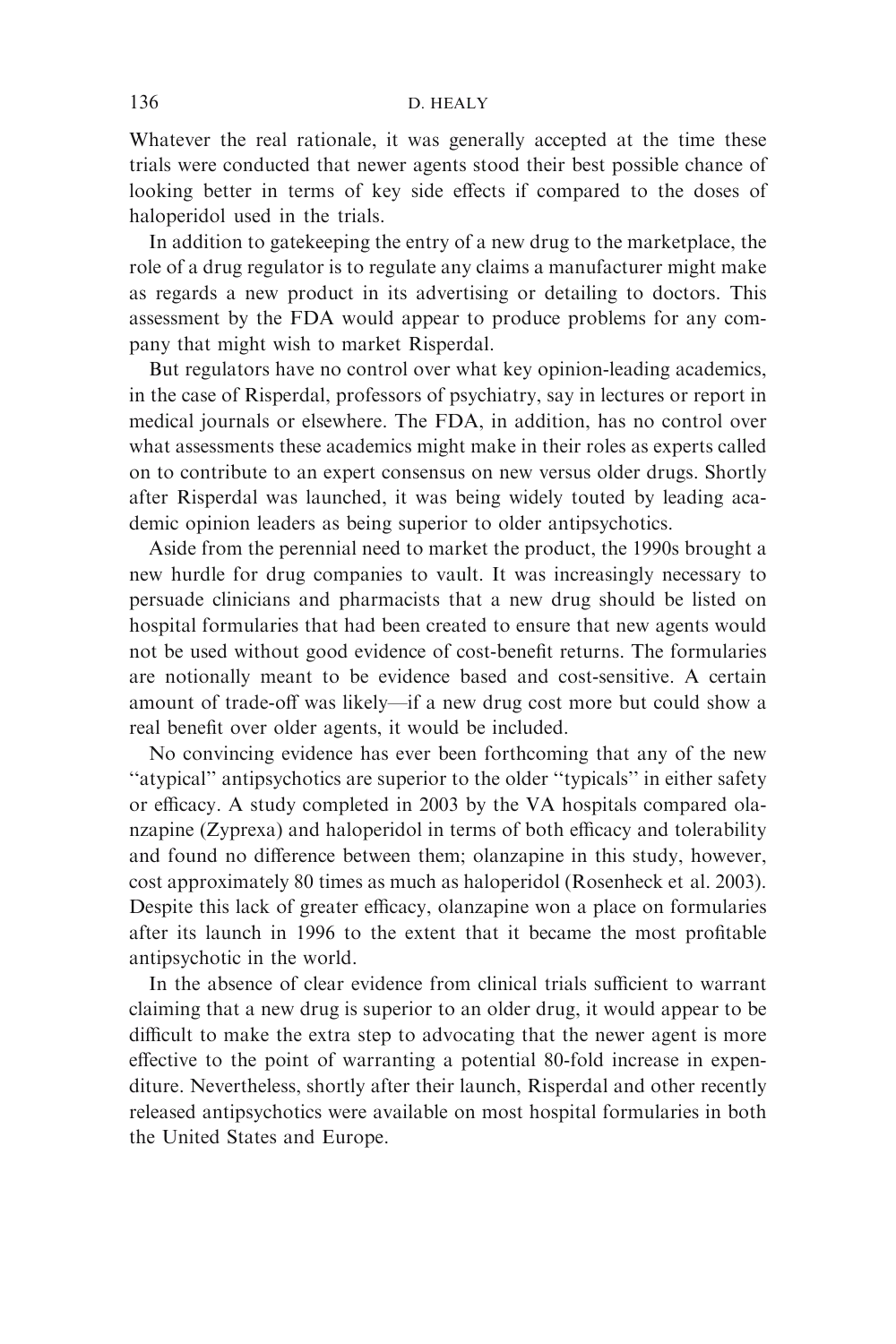Pharmaceutical companies have clearly found methods of circumventing these difficult areas of marketing terrain. Circumvention is achieved by recruiting senior academics and institutions to their cause by means of three stratagems: consensus conferences, pharmacoeconomic modeling, and ghostwriting.

### CONSENSUS CONFERENCES

Consensus conferences aimed at producing guidelines for clinical practice came into existence in the late 1980s (Sheldon and Smith 1993). A range of scientific bodies took up this development, which in the first instance appeared to be a means for academia/science to rein in the excesses of pharmaceutical company marketing departments. In psychiatry, groups such as the British Association of Psychopharmacology and the European College of Neuropsychopharmacology, for example, produced guidelines for the treatment of conditions from depression through schizophrenia. The involvement of such organizations may have been in part a shrewd effort to establish their political profile, but in a number of such organizations, the influence of key individuals with links to pharmaceutical companies is apparent.

At the same time, companies began to sponsor meetings aimed at producing expert consensus on issues such as the appropriate use of medication in schizophrenia. These company-sponsored meetings led to products that appear indistinguishable from non-company-sponsored guidelines or algorithms. While this might be thought of as an exercise designed to confound the recommendations of independent committees, in fact independent committees have come up with recommendations that barely differ from explicitly company-sponsored exercises.

Given the lack of evidence base for the superiority of the new antipsychotics, just how have all these guidelines ended up endorsing newer, more costly agents over older, less expensive, but equally effective ones? One such guideline system, the Texas Medication Algorithm Project (TMAP), offers some answers (Petersen 2004).<sup>1</sup>

Risperdal was launched in 1994. The TMAP was instituted in 1995, initially funded by Janssen Pharmaceuticals (Johnson and Johnson), the makers of Risperdal. Soon afterward it attracted funding from all major pharmaceutical companies. The TMAP drew up a panel of consultants to produce an expert consensus on the use of antipsychotics and, later, on the use of antidepressants and mood stabilizers (Gilbert et al. 1998). Many of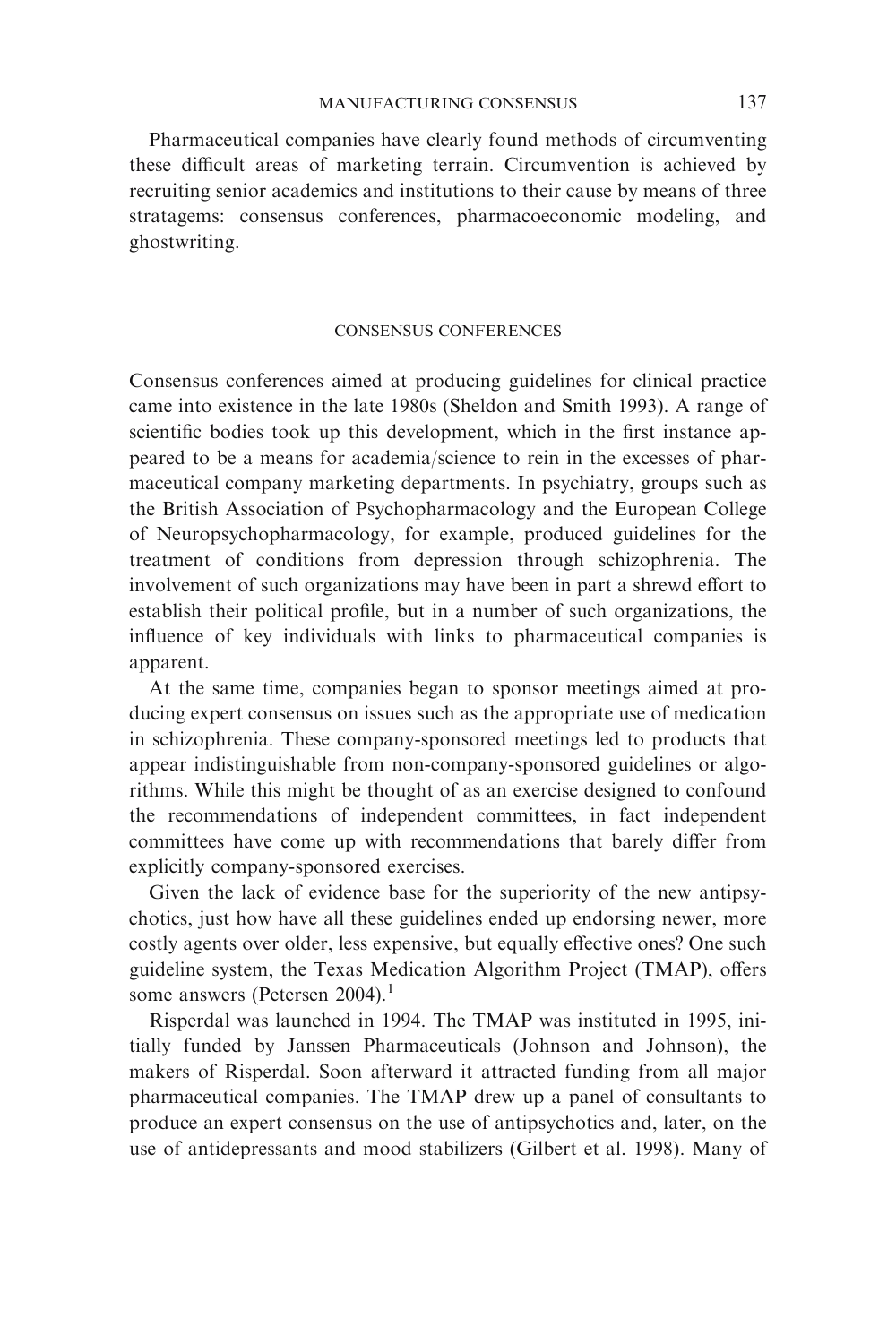these consultants had prior links to Janssen and the other major pharmaceutical companies operating in the mental health field.

The first set of TMAP guidelines concluded that the atypical antipsychotic medications Risperdal, Zyprexa, and Seroquel were the drugs of choice for the management of schizophrenia (Chiles et al. 1999). The second set concluded that newer patented antidepressants, such as Prozac, Paxil, and Zoloft, were the drugs of choice for the treatment of depression rather than older tricyclic antidepressants. Subsequently mood stabilizers such as Depakote and Lamictal have been endorsed over other treatments for bipolar disorder. In all these instances, the claims have been that the new drugs are safer, more effective, and better tolerated than the older agents. The expert panels then formulated a set of algorithms or care pathways for the treatment of schizophrenia, depression, and bipolar disorder based on these guidelines.

In a number of U.S. states, legislators have the powers to rule that algorithms and guidelines such as these must be applied in the care of any patients receiving treatment at public facilities. The logic here is that evidence-based guidelines and algorithms, if they really do reflect reality, can be expected to be cost-effective over time. The legislators faced with the question of adopting the algorithm and guideline proposals in Texas meet infrequently, are poorly paid, and are intensively lobbied. Not surprisingly perhaps, the TMAP was administratively endorsed in Texas, and as a result state hospital doctors were required to follow its algorithms and use these newer drugs first.

Researchers linked to the TMAP were also able to access the records of patients in state facilities, including prison hospitals and mental hospitals, and report on the cases that appeared to do favorably. These surveys produced data supporting the selection of Risperdal and Zyprexa, for instance, as first-line treatments for schizophrenia and, later, the selection of selective serotonin reuptake inhibitors (SSRIs) or other newer antidepressants over older treatments for depression. On this basis, the TMAP guidelines and algorithms began to be referred to as evidence-based guidelines and evidence-based best practices.

A related panel formulated a set of medication algorithms for children, which recommended new antipsychotics and antidepressants, such as Paxil (paroxetine), for the management of children's problems (Hughes 1999). In this case, not only was there a lack of evidence for the superiority of the newer over the older agents, but also there was essentially no evidence base for the recommendations other than a set of then unpublished clinical trials.

The TMAP algorithm and guidelines were subsequently marketed to other states and instituted by administrative decision in a number of cases.<sup>2</sup>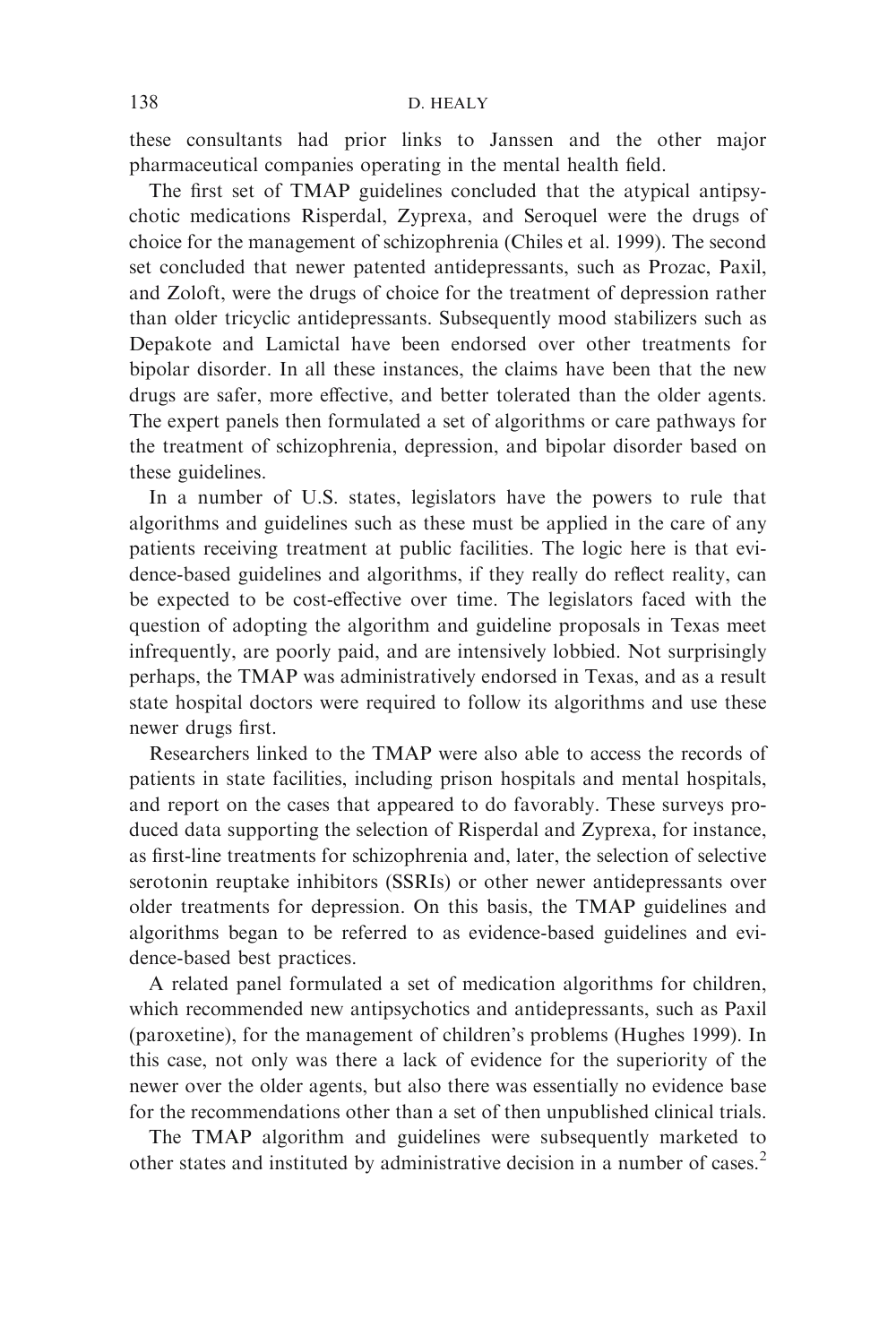In this way very few people had effectively paved the way for the acceptance of these guidelines and algorithms in many states and produced a situation

in which a growing cohort of patients treated in the public sector ends up being put on and maintained on these drugs. It will probably come as no surprise that within Janssen there was a special unit aimed at maximizing the effectiveness of the companies marketing in the public sector.

### From TMAP to NICE

While the TMAP process appears to be close to egregious, something very similar happened in the socialized system of medicine in Britain. In the first place, opinion leaders in Britain were recruited to panels to produce evidence-based guidelines for antipsychotics. The experts invited to such meetings had no pressure put on them to come to a particular point of view. All of the publications of clinical trial data for antipsychotic drugs were made available to them, and they were encouraged to be evidence based.

Again, as with the TMAP, the results, despite the assessment of the FDA (which was unknown to the participating experts), must have been gratifying to the sponsoring company (Mortimer et al.  $1998$ ).<sup>3</sup> The process involved no overt selling of named medications but, rather, a set of positions endorsing the use of antipsychotics in monotherapy regimens, at doses consistent with British National Formulary recommendations and in a manner that would avoid precipitating acute treatment-related side effects.

Subsequently, the National Institute of Clinical Excellence (NICE) was set up in Britain with a brief to make recommendations as to the most clinically effective and cost-effective treatments for both physical and mental illnesses. The NICE guidelines for psychiatric treatment are an essentially similar creation to the TMAP and earlier United Kingdom-based industrysponsored guidelines: a consensus of expert views rather than evidencebased views. The process involves a small number of psychiatrists, psychologists, and other stakeholders in mental health such as psychiatric pharmacists collating evidence, preparing draft reports, and then sending these to selected experts for comments. Decisions are reached not by experiment or evidence but by agreement. The process takes into account prior algorithms and guidelines. And finally, as has been pointed out by the WHO, the NICE process operates within the constraints of company unwillingness to share the raw data arising from clinical trials (World Health Organization 2003).

The upshot of this in the case of the antipsychotics has been a set of guidelines indistinguishable from the ones drawn up by the TMAP or other company-sponsored guideline groups (National Institute of Clinical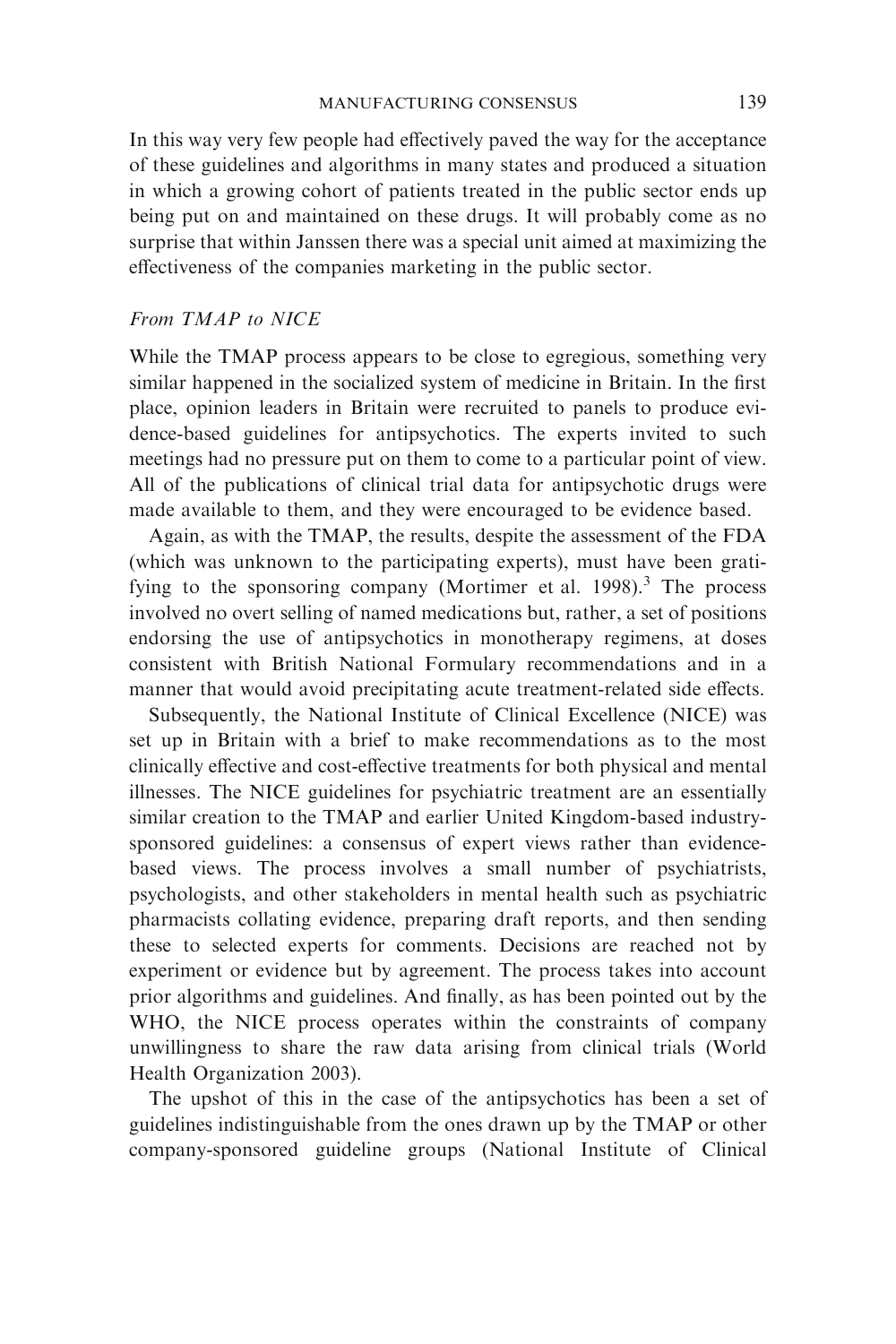Excellence [NICE] 2002). The NICE recommends the use of the new antipsychotics over the old, even though it acknowledges that it does so without having any evidence base for this. In fact, the NICE guidelines for schizophrenia flew in the face of then published evidence that new antipsychotics produce significantly higher death rates and significantly higher suicide rates than older antipsychotics or placebo, as well as a range of physical problems, from cardiovascular to endocrine disorders.

In a public health system such as the National Health Service, the NICE guidelines are implemented in a very similar way to the TMAP guidelines. The medical directors of hospitals will ordinarily seek to ensure that their clinical staff adhere to NICE guidelines, as one indicator that clinicians are pursuing the best possible clinical practice. As a direct result of the NICE, then, a much larger number of patients will end up being given new rather than old antipsychotics than would otherwise have been the case, with a probable resulting detriment in the collective patient health, brought about at vast cost. It is all but impossible for individual clinicians to opt out, as practicing outside the guidelines may not be regarded as evidence based.

The critical influence here lies with the clinical trials that supposedly form the basis for the guideline process. Newer agents almost invariably have more and larger trials than older agents, especially if this is for indications that have been ''created'' since the older drugs went off patent. Many older agents may have minimal trial data. Those constructing the guidelines rarely appear to take into consideration the fact that the larger the trials needed, the weaker the drug must be, and that, in general, trials are only needed when there are some doubts as to whether the drug actually works. But, even more critically, underlying data that might occasion a different set of conclusions may not be available in the published literature to those constructing the guidelines.

In fact an abundance of relevant data was publicly available in reviews published by the FDA for each of the new antipsychotics at the time of licensing, and in the case of suicides and deaths, many of the data were available in a paper on rates of suicides and suicidal acts in clinical trials with novel antipsychotics (Khan et al. 2001). These data show high rates of suicide on Risperdal and perhaps the highest rates of suicide in clinical trial history on Zyprexa (see Table 1). But the most surprising thing is that the paper by Khan et al. offers no figures for suicidal acts on Zyprexa, while it does offer figures for suicidal acts in the clinical trial programs for the other new antipsychotics. Against the background of possibly the highest suicide rates in clinical trial history, this absence of data on suicidal acts for Zyprexa is striking.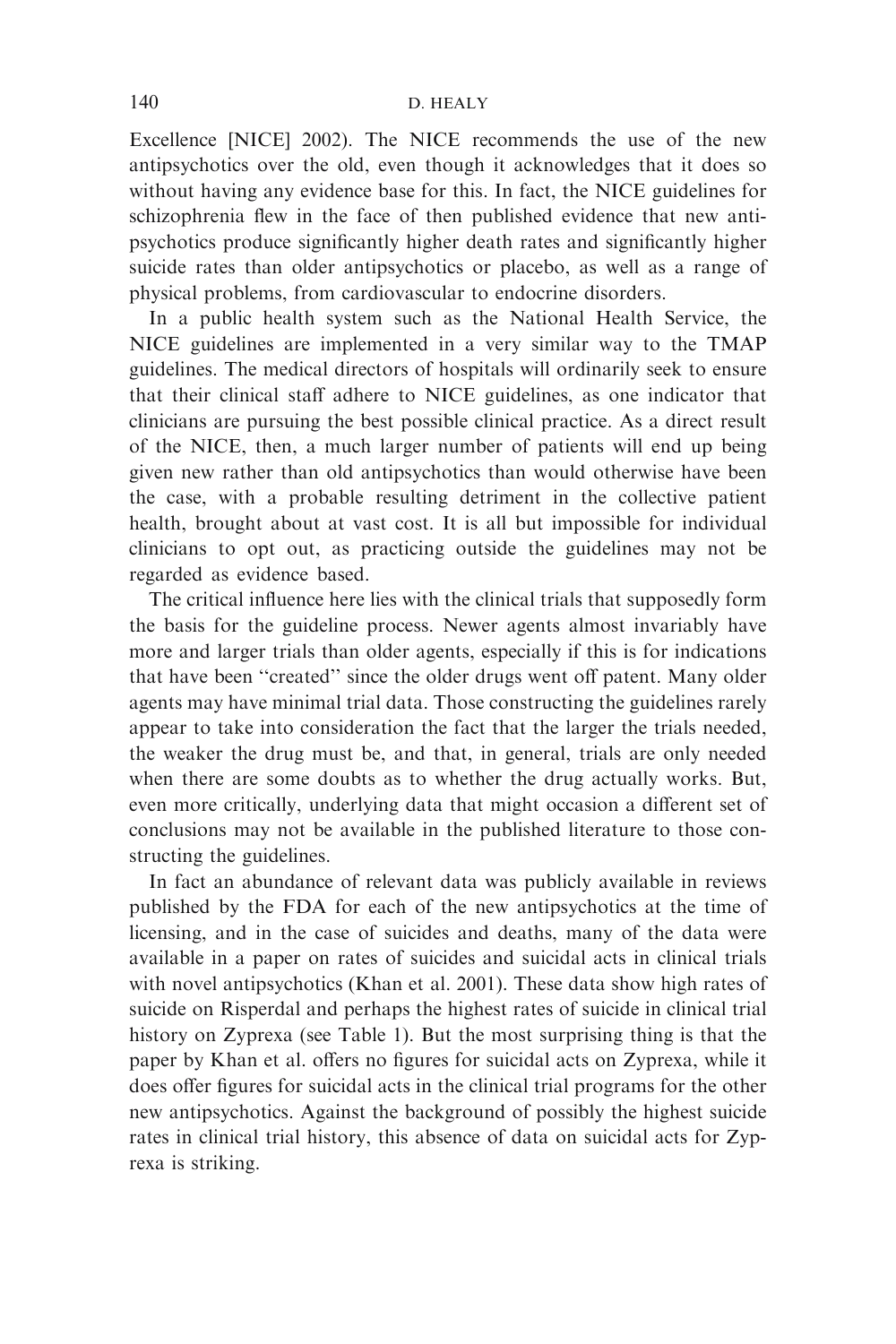| <b>TABLE 1</b><br>ts in Antipsychotic Clinical Trials Drawn from FDA |                               |                      |
|----------------------------------------------------------------------|-------------------------------|----------------------|
| nse Applications<br>Number<br>of Suicides                            | Number<br>of Suicide Attempts | All Suicidal<br>Acts |

| Incidence of Suicides and Suicide Attempts in Antipsychotic Clinical Trials Drawn from FDA |  |  |  |  |  |  |  |  |
|--------------------------------------------------------------------------------------------|--|--|--|--|--|--|--|--|
| License Applications                                                                       |  |  |  |  |  |  |  |  |

Number

|                   | of Patients | of Suicides | of Suicide Attempts | Acts                     |
|-------------------|-------------|-------------|---------------------|--------------------------|
| Risperidone       | 2,607       | 9           | 43                  | $2.00\%$                 |
| Comparator        | 621         |             | 5                   | $1.00\%$                 |
| Placebo           | 195         |             |                     | $0.50\%$                 |
| Olanzapine        | 2,500       | 12          | 9                   | ?                        |
| Comparator        | 810         |             | 9                   | ?                        |
| Placebo           | 236         | 0           | 9                   | $\overline{\phantom{a}}$ |
| Quetiapine        | 2,523       |             | 4                   | $0.20\%$                 |
| Comparator        | 420         | 0           | 2                   | $0.48\%$                 |
| Placebo           | 206         |             | $\Omega$            | $0.00\%$                 |
| Sertindole        | 2,194       | 5           | 20                  | 1.14%                    |
| Comparator        | 632         |             | 2                   | $0.32\%$                 |
| Placebo           | 290         | $\Omega$    |                     | $0.34\%$                 |
| Ziprasidone       | 2,993       | 6           | 9                   |                          |
| Comparator        | 951         |             | ?                   |                          |
| Placebo           | 424         | $\Omega$    | ?                   |                          |
| Total             |             |             |                     |                          |
| New Antipsychotic | 12,817      | 33          |                     |                          |
| Comparator        | 3,434       | 3           |                     |                          |
| Placebo           | 1,351       | $\theta$    |                     |                          |

Note. The data obtained by Khan et al. (2001) are supplemented here with data for suicidal acts on quetiapine and sertindole provided by the companies making them and on ziprasidone from FDA medical reviews. In contrast to Khan and coworkers' scrutiny of FDA medical reviews for olanzapine, my scrutiny suggests that the true figure for suicides on placebo in olanzapine trials was zero. Analyzing the data on suicides using an exact version Mantel Haenszel procedure and a one-sided test for significance yields a relative risk of suicide of 6.9 with a confidence interval of (1.0825,  $\infty$ ),  $p = .03$ , for suicides on new antipsychotics compared to suicides on placebo.

In the case of Zyprexa, the 2,500 patients noted in Table 1 were participants in five clinical trials. This problem with Zyprexa was not hidden by leaving trials unpublished. Quite the contrary. As of 2004, there had been more than 200 publications featuring these five trials, of which over 40 were significant publications, but none of these offer any indication that the suicide rate was so high or any indication of the suicidal act rate. For companies aiming to influence an expert consensus, unpublished trials are of little use.

### **PHARMACOECONOMICS**

In the case of these newer agents, companies have also resorted to a set of pharmacoeconomic procedures. Pharmacoeconomics as a discipline began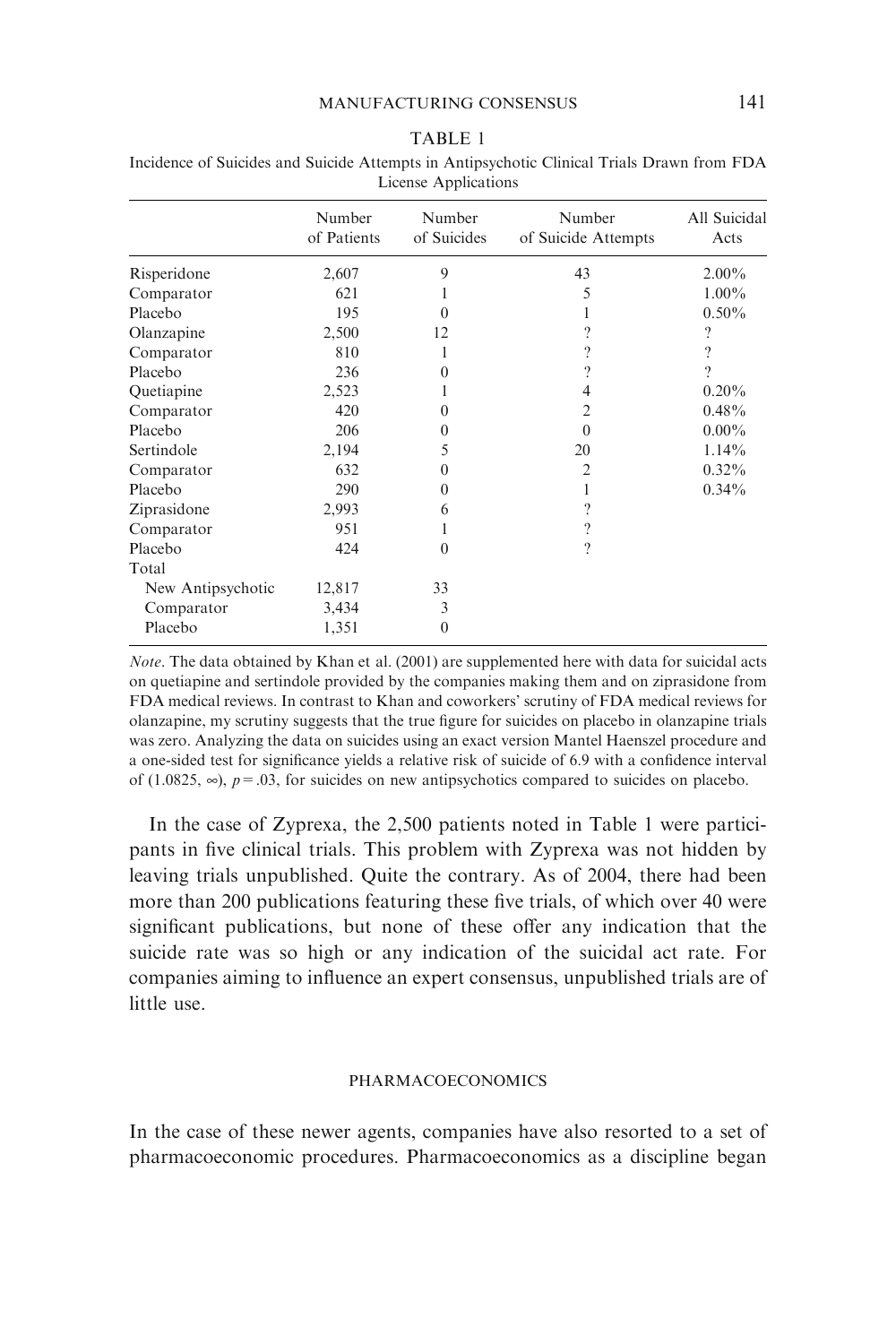in the 1970s, heavily subsided by the pharmaceutical industry (Healy 1998). It basically involves estimating and comparing the costs of leaving a condition untreated against the costs of treatment. The original view of the first pharmacoeconomists was that the complications of establishing treatment effects and outcomes for psychotropic drugs across a range of domains of value in mental health meant that it would be impossible to apply the procedures of pharmacoeconomics to psychiatric conditions and treatments.

Nonetheless, the emergence of a set of SSRI antidepressants and atypical antipsychotics that could not be distinguished from older agents in terms of efficacy or tolerability, but that were associated with greatly increased costs, led to a flurry of pharmacoeconomic exercises. This is exemplified nicely by the emergence of supplements to major journals detailing a range of pharmacoeconomic approaches that probably did a good deal to smooth the marketing path of the SSRI antidepressants (Eccleston 1993).

One of these methods involved the establishment of Delphi panels of experts. Delphi panels invite experts to consider clinical trial data and estimate the likely translation from the actually published randomized trial evidence to possible outcomes in clinical practice if the drugs are adopted widely. These outcomes are then costed by economists working for the manufacturing company.

The participants in these exercises will again be unaware of assessments such as those made by the FDA or the data on suicide or death rates from trial programs. The invariable outcome of these proceedings has been sets of models indicating that treatment with newer agents costing 10 to 80 times more than older agents would in fact lead to savings in either for-profit health-care systems such as that in the United States or socialized medical systems such as the U.K. mental health system (Guest et al. 1996). $<sup>4</sup>$ </sup>

No one seems prepared to say what the original exponents of pharmacoeconomics realized, namely, that short-term trials cannot be used for this purpose. This issue is now further complicated by something that would once have been all but inconceivable, namely, that in a growing number of cases critical aspects of the raw data are substantially at odds with the published data.

#### GHOSTWRITING

In the 1980s, pharmaceutical companies began to outsource functions such as the running of clinical trials and medical writing to other companies. Medical writing was outsourced to medical communication agencies. With this development, the practice of ghostwriting academic articles picked up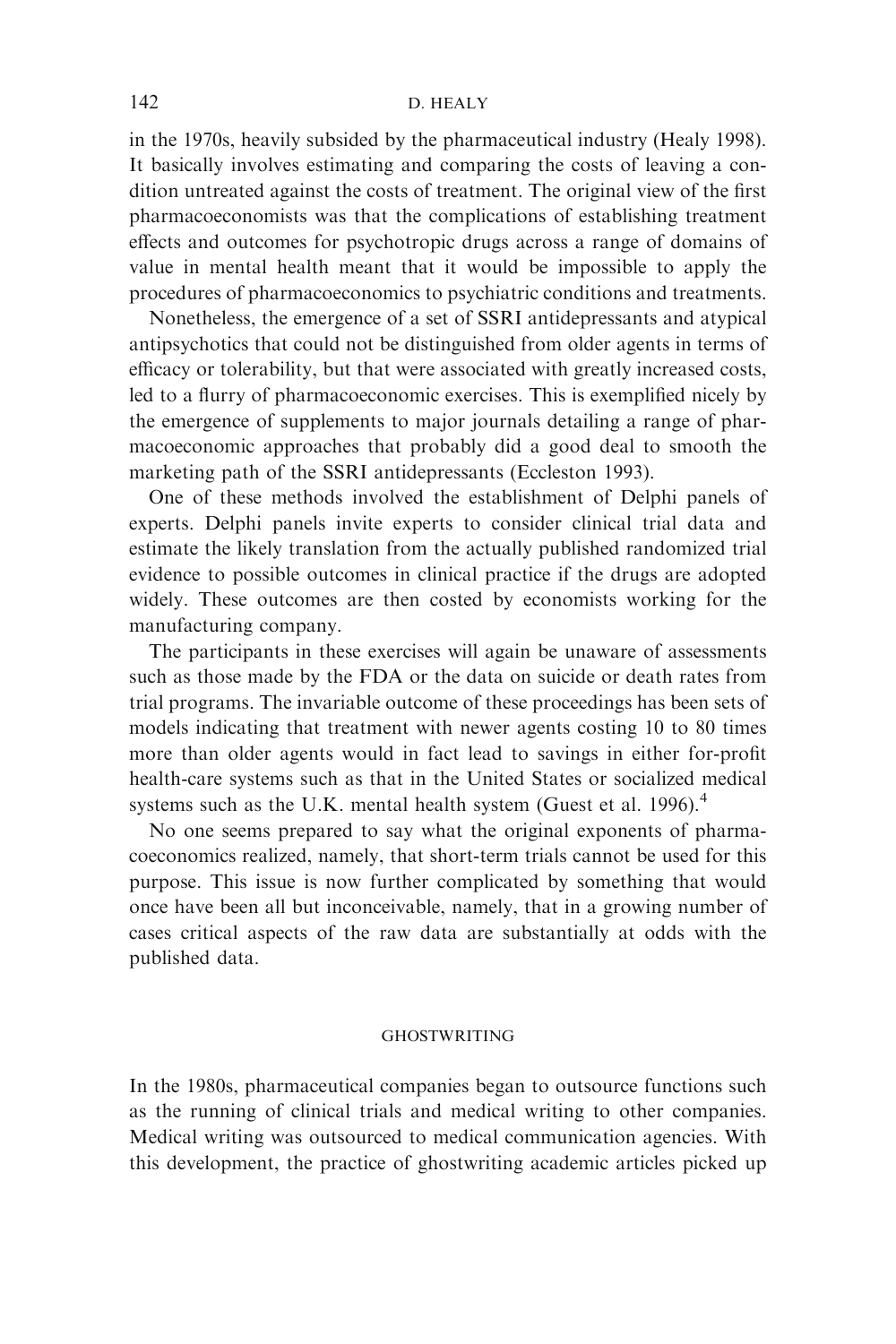pace. Ghostwriting involves medical writers writing articles that subsequently appear under the apparent authorship of key opinion-leading academics who might have reviewed the piece before publication; ghosts traditionally are medical writers who receive no credit for their input. For some time it was believed that this form of medical communication was largely confined to journal supplements or peripheral journals (Healy 2003a, 2004). The first hints that the picture might be somewhat different came in the mid-1990s. Flanagin and colleagues, for example, reported in 1998 that up to 11 percent of articles published in six mainstream peer-reviewed journals involved the use of ghostwriters.

Recently a document became publicly available covering the coordination during the course of 1998 of medical articles on Pfizer's antidepressant Zoloft (sertraline) by a medical communications agency, Current Medical Directions (CMD). This has permitted the comparison of published articles written for Pfizer with other articles on Zoloft in terms of the impact factor of the journals in which they appeared, publication history of the respective authors, and subsequent citation rates of the respective series of articles.

The analysis showed that the journals in which Pfizer's articles were published had an impact factor three times greater than the journals in which other articles on Zoloft were published. The authors on Pfizer's articles had nearly three times more previously published articles cited in Medline and Embase than the authors of articles not linked to Pfizer. It might be thought that, despite publication in the most prestigious journals and under the apparent authorship of the most distinguished academics, clinicians and researchers would find this literature too obviously industry linked and would not be influenced by it. However, the subsequent citation rates for the Pfizer-linked articles were three times higher than that for the articles on Zoloft not linked to Pfizer (Healy and Cattell 2003).

The profile of this so-called scientific activity suggests that Pfizer ended up with a set of authors whose background increased the possibility of the company's publications appearing in the most prestigious journals. The combination of distinguished journal, distinguished author, efficient distribution system, and sponsored platforms appears to have led to an impact on the therapeutics domain greatly in excess of the impact of the rest of the literature on Zoloft.

At present roughly three-quarters of all randomized trials appearing in Journal of the American Medical Association, New England Journal of Medicine, or the Lancet are industry funded. The impact of this literature on third-party payers is at present unquantifiable, but authorship by perceived opinion leaders with minimal company representation and nondeclaration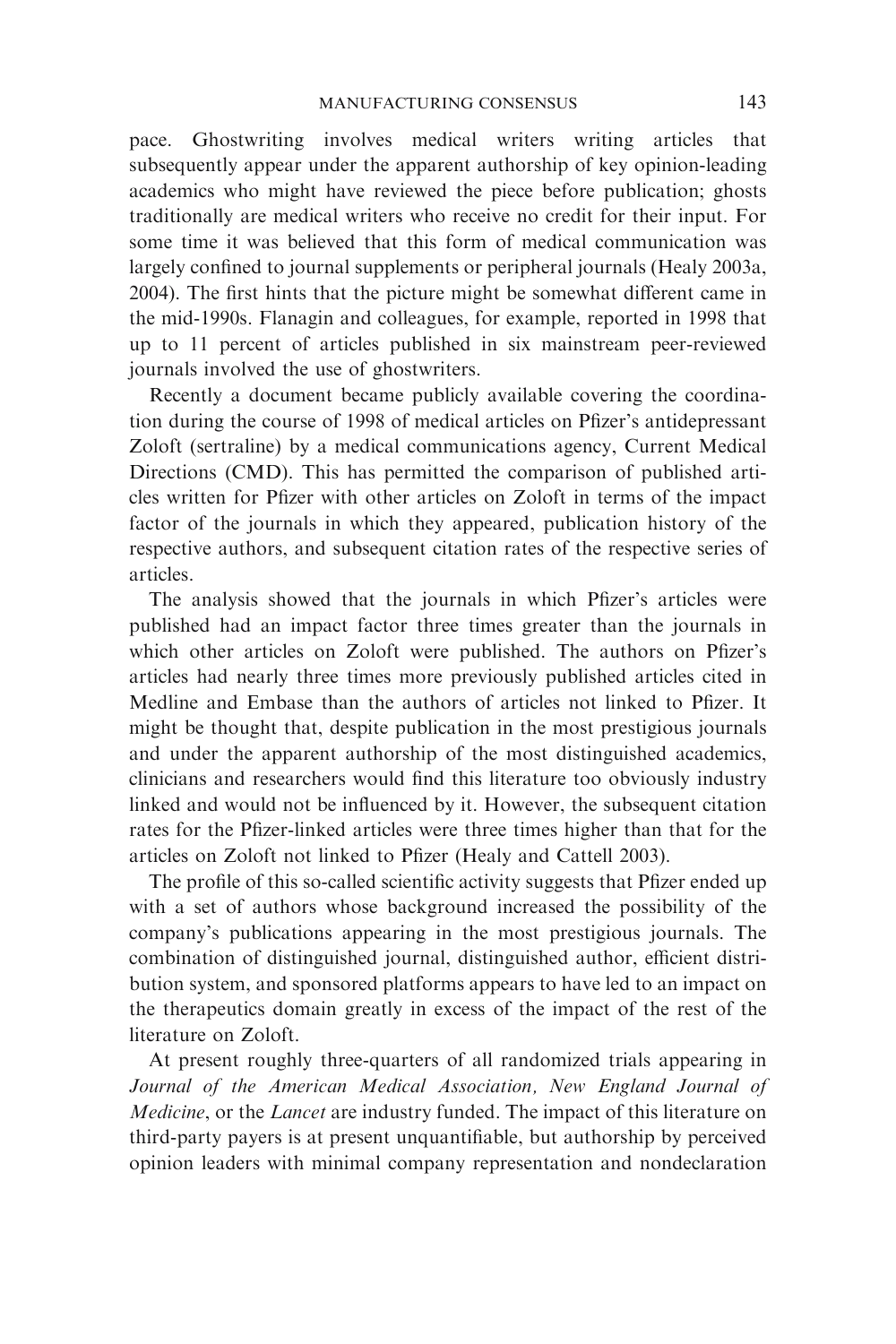of other authorship inputs increase the likelihood that these articles will be influential.

Academics become opinion leaders in a therapeutic field because they have their names on a larger proportion of the literature appearing in the most prestigious journals than their colleagues do, and because they get asked to international meetings to present these data—with which they may not, in fact, have firsthand acquaintance. This, allied with the volume of industry-linked authorship, is arguably leading to a situation in which the dominant figures in therapeutics actually have little firsthand research experience, may have no raw data that they can share with others, and may never have seen the raw data. This is a situation in which, in contrast to the traditional perception of who the ghost authors are in the medical literature, our leading academics have become ghosts or ciphers, valued by companies for their ability to put on an ''academic act.''

It is in fact a situation in which ghostwriters increasingly have to take on ghost-acting as part of their repertoire. This happens because the apparent authors of a study will often now have so little familiarity or association with the basic data that they either cannot present it at major meetings or are not inclined to do so in, for instance, poster form. As a result it is becoming increasingly common to find medical writers presenting posters at academic meetings, where they will often be assumed to be doctoral students linked to the research being presented.<sup>5</sup>

The situation that has developed underlines the significance of the proprietary control of raw data. In the CMD series of articles on Zoloft, there were six that dealt with the use of Zoloft for children. Of these six articles, only one mentions suicidality—one single suicidal act. There were in fact six suicidal acts on sertraline in the trials that these articles report: a rate approximately six times higher than the published rate in adults.<sup>6</sup> The rate of suicidality in depressed children taking sertraline was in fact nine percent. However, the article dealing with the hazards of treatment in children who are depressed only reported on the side effects that occurred at a rate of ten percent or higher (Alderman et al. 1998).

#### THE CONSENSUS ON TREATING CHILDREN WITH PSYCHOTROPIC DRUGS

The consequences of these developments came to a focus in 2003 on the issue of treating children with psychotropic drugs. The TMAP children's algorithm project outlined above endorsed the use of SSRI antidepressants for treating childhood nervous disorders, largely on the basis of a series of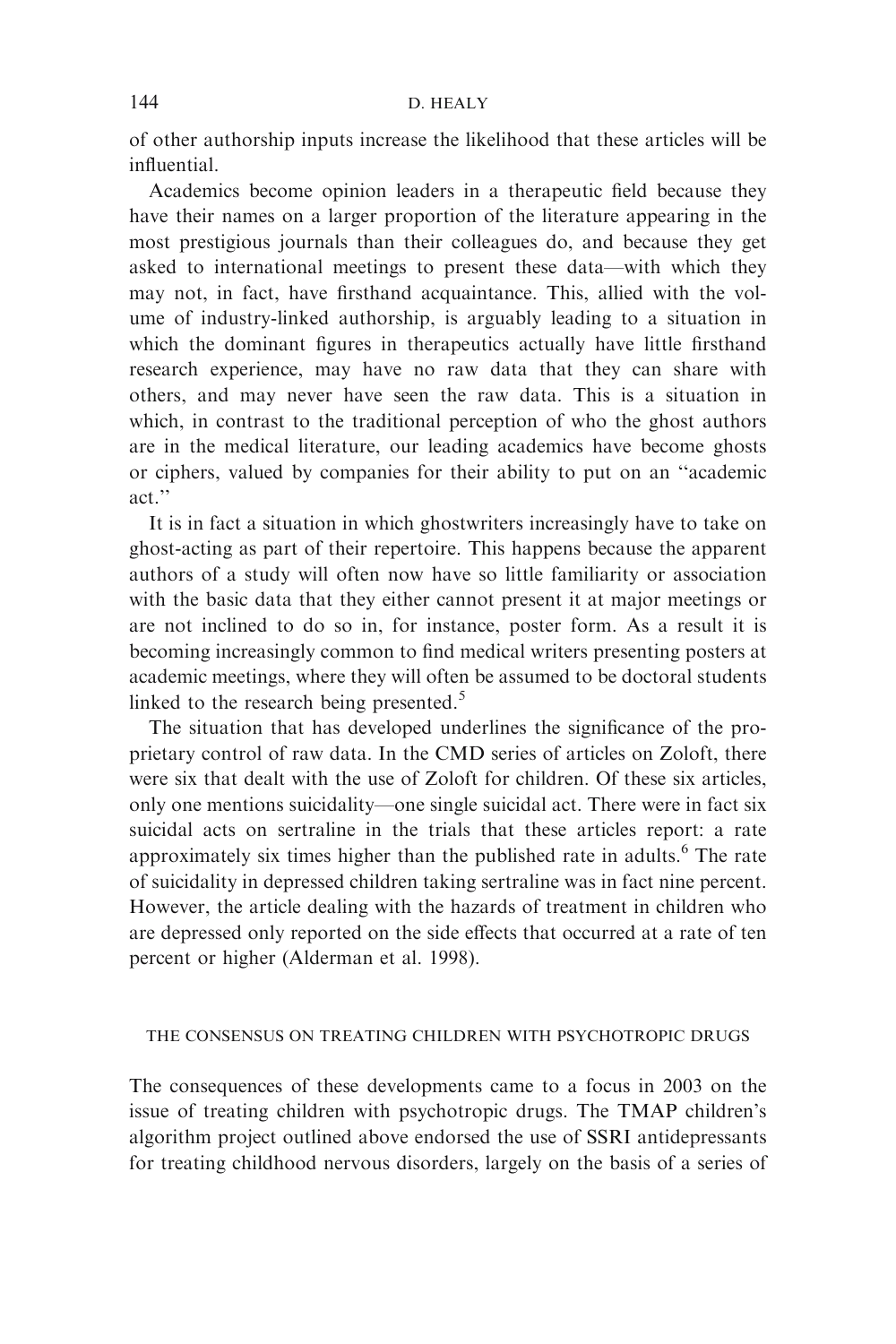unpublished trials. Although unpublished, some of the experts formulating algorithms for the TMAP and later appearing as authors on the few trials published were the same people. These experts therefore had a better opportunity to know what the raw data looked like than anyone else. As a result, the issue of treating children with psychotropic drugs offers a good case example to bring out a number of features of the new world of manufactured consensus.

There has been a long-standing awareness that it is difficult to show in clinical trials that antidepressant drugs offer benefits for children. Despite this there were grounds for using psychotropic drugs for children, and guidelines on the treatment of children who were depressed endorsed such usage (Healy and Nutt 1998). The advent of the SSRI antidepressants offered hope that these agents might be shown to be effective for children where efforts with older agents had failed.

In the early 1990s, regulatory authorities approved the use of the SSRIs Paxil and Zoloft for treating depression in adults, and they subsequently approved Celexa and Efexor. From the 1990s, standard letters of approval to companies noted that as these drugs were likely to be used to treat children, studies to establish the safety of the drugs in these populations would be helpful. This encouragement led to a series of studies of SSRIs in children from the mid-1990s. A further incentive was put in place in 1998 with the FDA Modernization Act (FDAMA) (Sharav 2003), which offered patent extension on the basis of testing for rather than proving safety; if the drugs showed hazards, the company still got patent extension but had to incorporate this information in the label.

### Prozac

In the case of fluoxetine an early series of clinical trials failed to establish efficacy in treating childhood nervous problems. A second study that started in 1990 involved extensive prescreening of patients so that fewer than onefifth of those screened entered the study, and those who did were put through a placebo washout phase in an effort to reduce the high rate of placebo responsiveness found in SSRI trials in children. Using these procedures, an article that appeared in 1997 claimed that Prozac could produce beneficial effects in children and adolescents (Emslie et al. 1997). However, in fact on the primary end-point measure, Prozac was no better than placebo and on secondary measures benefits were apparent on physician-based ratings but not on patient or caregiver ratings. In addition, there was a 29 percent dropout rate on Prozac and the rate of behavioral side effects was higher on Prozac than on placebo.<sup>7</sup>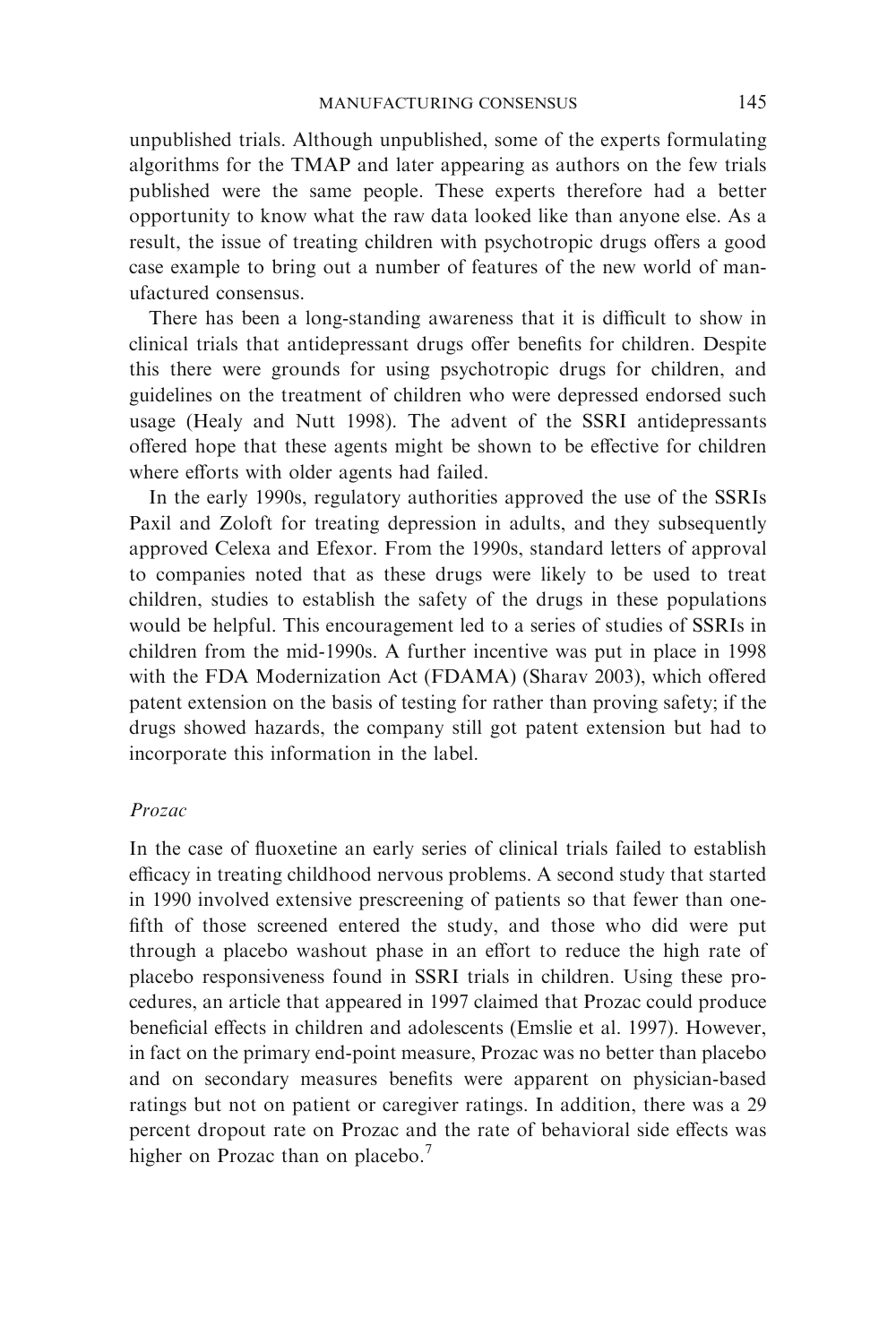Subsequently another study had a comparable result (Emslie et al. 2002). The second study, in contrast to both the previous Prozac study and studies of other SSRIs showed no higher rate of adverse events on Prozac than on placebo. This second study had, however, adopted a very unusual procedure, namely, a Prozac test phase, during which any subjects who responded adversely to Prozac were dropped and their data were not included in the final analysis. This combination of studies led to a license for Prozac for the treatment of depression in children and adolescents in 2003.

A further study had been undertaken on Prozac for obsessive-compulsive disorder (OCD). This showed somewhat more clearly positive results for Prozac over placebo but, equally, an excess of suicidality over placebo.

### Paxil

The first study undertaken with Paxil, protocol 329, was conducted in the early to mid-1990s. The published report from 2001 pointed to mixed benefits of Paxil on the primary end points of the trial, with apparent responsiveness on some measures accompanied by nonresponsiveness on others, and concluded that Paxil is effective, safe, and generally well tolerated (Keller et al. 2001). But in this study there was an increased rate of suicidal acts on Paxil (5/93; a 5.4 percent rate) compared with either imipramine (1/95) or placebo (0/89). The difference between Paxil and comparators was significant.

These figures were not apparent from the published paper, where suicidal children were coded as having had emotional lability. Hostility was also a reported side effect in 6.5 percent of Paxil patients in this study, versus 1.1 percent on placebo. While the published paper does outline that emotional lability might include suicidal acts, this is not a common meaning of the term for most clinicians, who will be unaware that one dictionary for coding side effects offers the possibility to code suicide, suicidal acts, and suicidal ideation under the heading of emotional lability. The same dictionary codes homicidal acts, homicidal ideation, and other aggressive acts under the heading of hostility.

The second trial, protocol 377, the third trial, protocol 701, and the fourth trial, protocol 716, failed to demonstrate efficacy for Paxil for depression and, also, seem to have returned an increased frequency of suicidality on Paxil. The first two of these studies, which appear to have been completed by 2000, were presented in part in abstracts in 2001 and 2002 that concluded that Paxil was effective, safe, and generally well tolerated (Wagner et al. 2002). The fourth apparently remained unscrutinized by the FDA when the FDA undertook a review of SSRI agents in children in 2003.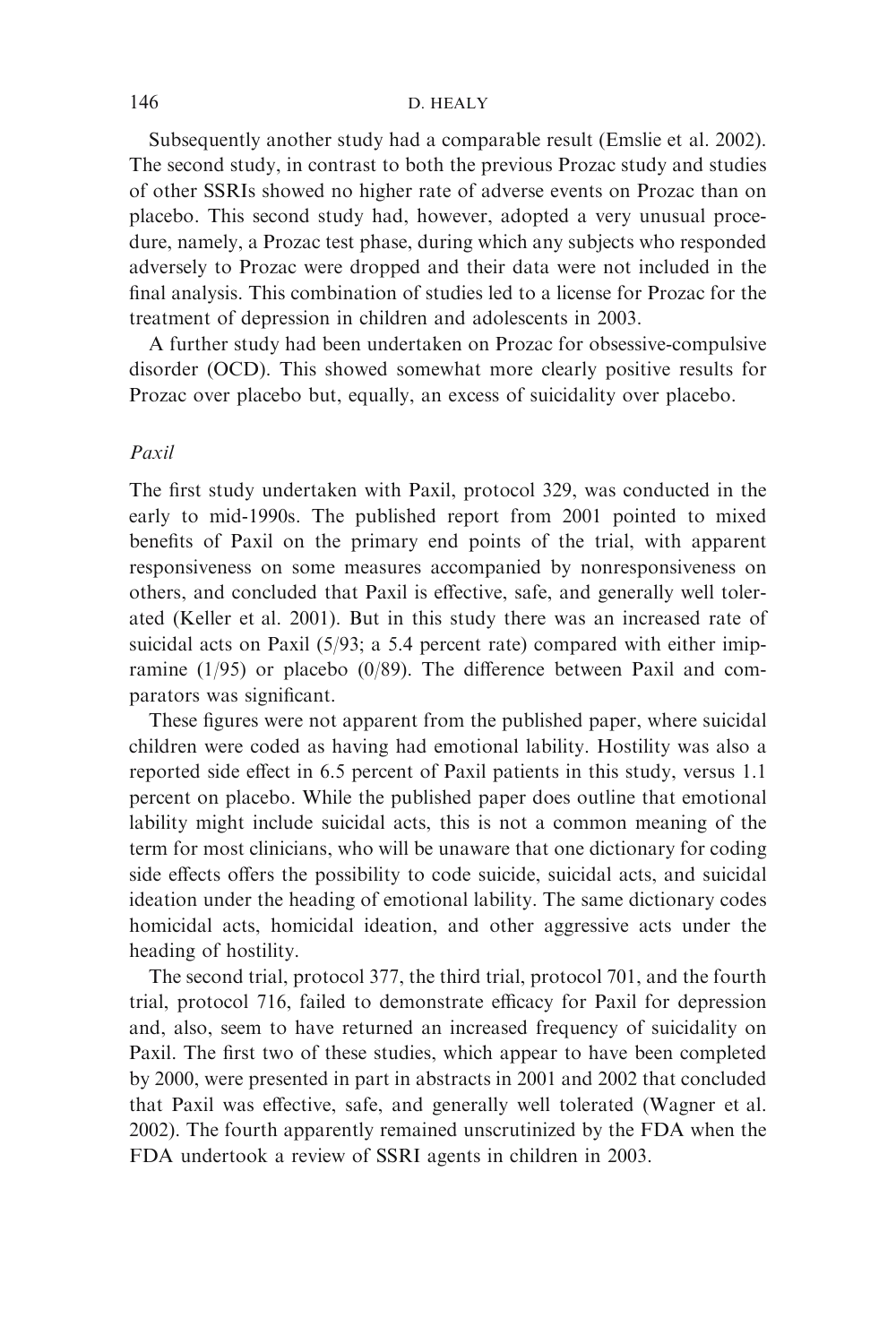At much the same time, studies of Paxil in OCD were instituted, protocols 453 and 704. Reports of these studies in abstract form also claimed that Paxil was effective, safe, and generally well tolerated (Geller et al. 2002; Carpenter et al. 2001). However, company data on file point to an increased rate of side effects on Paxil compared to placebo in the domains of hostility, agitation, and hyperkinesis. In 453, 6.3 percent of children taking Paxil  $(n=97)$  became hostile, compared with zero percent on placebo  $(n=100)$ . In 704, 9.2 percent of children became hostile on Paxil ( $n=98$ ), with 1 percent becoming hostile on placebo ( $n=105$ ). There was also an increased frequency of suicidal acts on Paxil (1/195) compared to placebo  $(0/205)$ .<sup>8</sup>

Finally, a study of Paxil was conducted in social phobia, protocol 658. The unpublished results indicate that Paxil might in some cases produce a beneficial effect in children, but as with depression and OCD there was a higher rate of adverse events in the behavioral domain on Paxil compared to placebo. In this case there appear to have been 3 suicidal acts in 165 children on Paxil, compared to 0 in 157 on placebo. $8$ 

### Zoloft

In the case of Zoloft, in the mid-1990s, a double-blind placebo-controlled study was undertaken in OCD, which reported that Zoloft can have a greater beneficial effect on core features of OCD than placebo (March et al. 1998). This paper, which was one in the CMD series, noted one suicidal act on Zoloft. A background expert report on the study, however, points to two suicidal acts on Zoloft, compared with one that was attributed to placebo but did not happen in the randomized phase of treatment.<sup>9</sup> In the absence of the raw data, outsiders have to take attributions such as this regarding placebo suicidal acts on trust. In the case of Pfizer's clinical trial program in adults over 50 percent of the suicidal acts attributed by Pfizer to placebo occurred during the washout phase of trials and should not have been coded under the heading of placebo (Healy 2003b).

At the same time, Pfizer initiated open trials of Zoloft in children who were depressed. The nine percent rate of suicidality in the Alderman et al. trial, one of the CMD articles, was noted above. A further open study of Zoloft in depression, also in the CMD series, reported that there were three suicidal acts among 53 children who were depressed, a rate of 5.6 percent (Ambrosini et al. 1999).

Subsequently, Pfizer conducted two randomized controlled trials on Zoloft in depression. These were both negative. They were reported in combined form, however, as showing that Zoloft was effective and well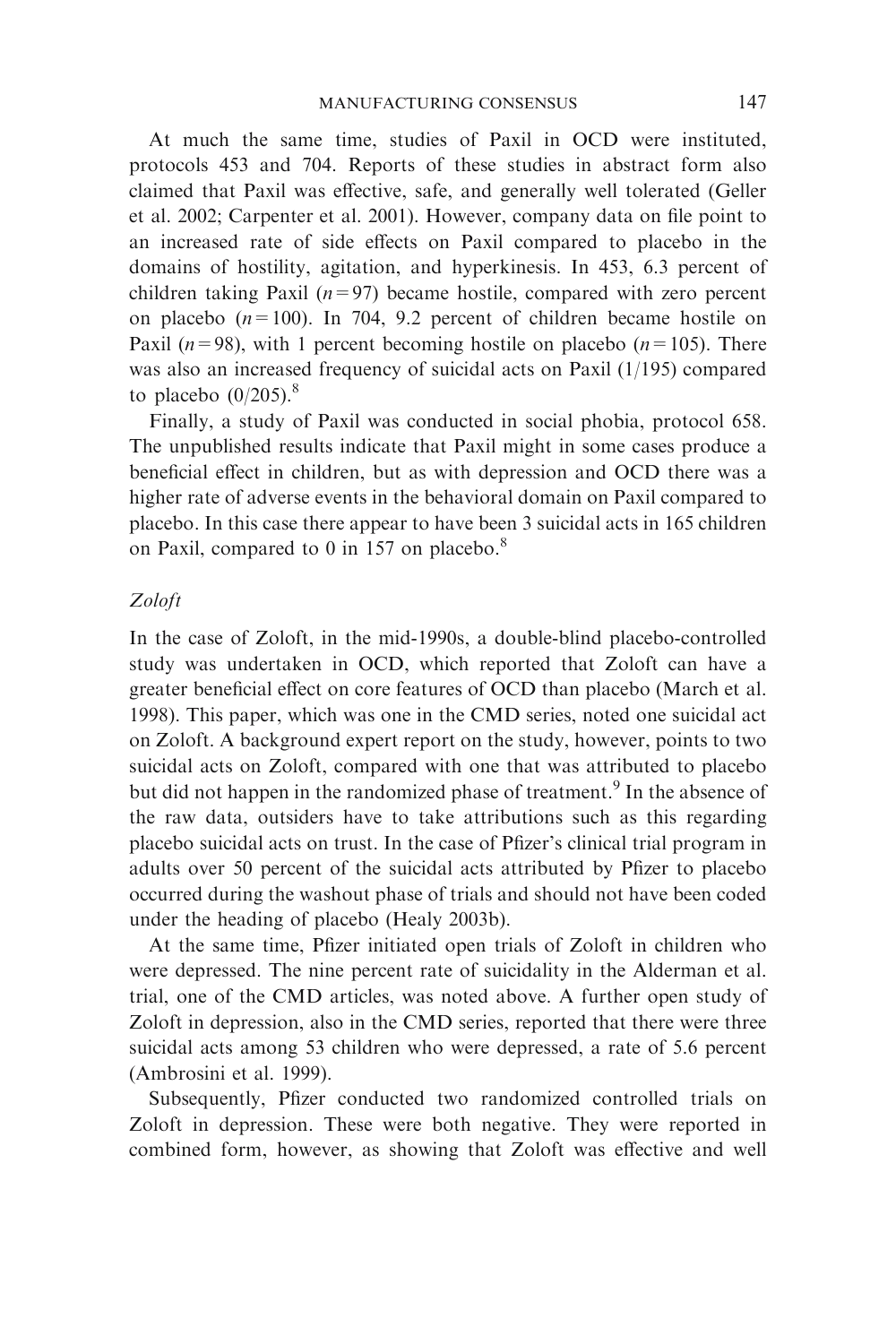tolerated (Wagner et al. 2003). In fact, 59 percent of children on Zoloft showed a change of five points on a Clinical Global Impression scale, against 49 percent of children on placebo showing comparable changes, a finding that only reaches statistical significance when both studies are combined. In the case of the side-effect profile, there was a doubling of the rate of behavioral problems, including suicidal acts, suicidal ideation, and aggression, in children on Zoloft (6/189) compared to children taking placebo (2/187), and a nine percent dropout rate on Zoloft versus three percent on placebo for adverse events, but in fact 46 of 189 children on Zoloft, 24 percent, dropped out for one reason or another (Garland 2004).

The actual dropout rates on Zoloft contrast with a lower rate of reported behavioral problems in this study compared to earlier studies on both Zoloft and Paxil. In addition, it can be noted that the design of this study did not encourage detection of adverse events. In SSRI studies where side effects are more actively sought, the rates are higher. For example, in a study of fluvoxamine in anxiety, increased motor activity was found in 27 percent of children compared to 12 percent of placebo patients ( $p = .06$ ) (Walkup et al. 2001). This study, in contrast to the Zoloft studies above, used sideeffect checklists.

### Efexor

In the case of Efexor, two studies have been undertaken in depression and two in generalized anxiety disorder. One study published in 1997 suggests that venlafaxine was safe and well tolerated but that efficacy had not been established (Mandoki et al. 1997). However, it now seems that in the combined depression studies there was an increased rate of children becoming hostile (two percent, versus less than one percent on placebo) and suicidal (two versus zero percent) on venlafaxine compared to placebo (Kuslak 2003). There seems to be no prospect that the full findings from these studies will be published.

### THE UNRAVELING OF THE CONSENSUS

In addition to a small number of publications (six full articles with three abstracts) from approximately 15 randomized trials in children, there were approximately 70 publications of open studies or case reports with Celexa, Prozac, Paxil, Zoloft, Luvox, and Efexor. The open studies and published double-blind trials universally portrayed these drugs as being safe, well tolerated, and effective when given to children.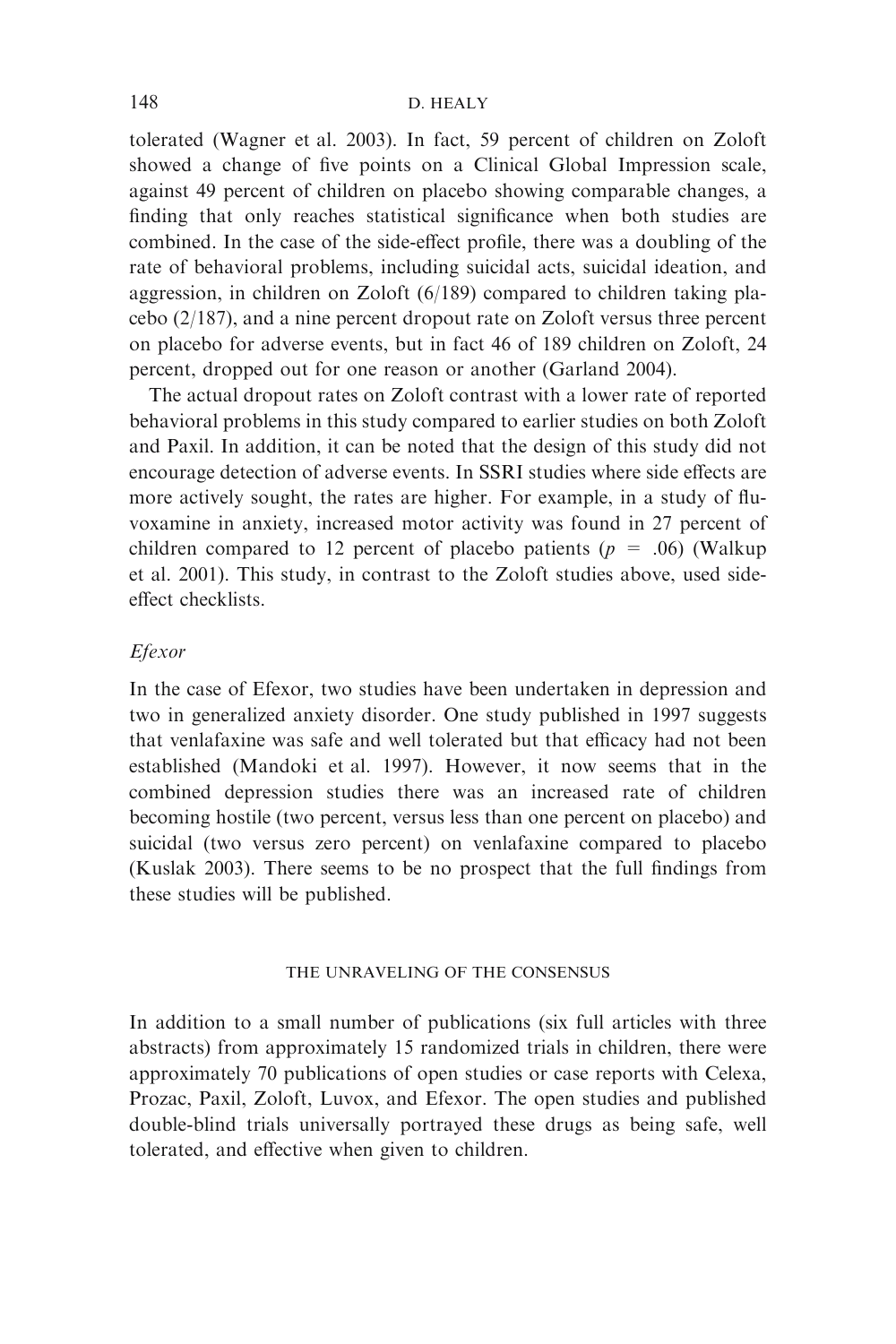In 2002, the issue of Newsweek coinciding with World Mental Health Day carried a cover feature of a depressed teenage girl (Newsweek 2002). The inside story outlined that there were three million depressed teenagers in the United States, and that if left untreated this would lead to a high toll in substance abuse, failed marriages and careers, and deaths from suicide. The article noted that a number of new antidepressants, such as Paxil, Zoloft, and Prozac, could help. Such articles commonly have input from public relations firms working for pharmaceutical companies. The expectation in this case appears to have been that a number of SSRIs would shortly be licensed to treat teenage depression.

It is important to understand what licensing means in this context. It does not mean that physicians are thereafter enabled to treat depressed children in a way that they had been unable to do before. It means rather that Pfizer, Lilly, and Glaxo SmithKline would be enabled to convert the vicissitudes of teenage angst into an illness, one supposedly stemming from a chemical imbalance and one that it was appropriate, indeed almost necessary, to detect and treat.

There are no grounds to believe that the NICE would have come to any different conclusions than the TMAP on the issue of how to treat depressed children, if in due course they had gotten around to considering this issue. Fate and the media intervened to ensure that this never happened.

As a result of a Glaxo SmithKline application to the regulators for a license for Paxil to treat childhood nervous disorders, the raw data from clinical trials were lodged with a number of national regulators. Within a fortnight of seeing the raw data in response to queries as to the events behind the term emotional lability, in May 2003 the regulators in the United Kingdom issued a warning against the use of Paxil (Seroxat) for minors. A few weeks later, Glaxo SmithKline wrote to all doctors noting that Paxil use was linked to suicidality and that withdrawal from Paxil was also linked to an apparent doubling of the rate of suicidality. Three months later, Wyeth recommended against the use of Efexor in children, in similar terms. Later that year, in December, the British regulators issued a position statement in which they stated that none of these drugs, bar Prozac, had demonstrated efficacy in depression.

These developments led to a projected FDA hearing for February 2, 2004. Ten days before this hearing, a working group for the American College of Neuropsychopharmacology reported that, after reviewing the evidence, it was the task force's view that SSRI drugs were safe and effective in, and well tolerated by, children (Emslie et al.  $2004$ ).<sup>10</sup> The authors of this report included Emslie, Wagner, and Ryan, who had all been authors of study 329 and, among them, had been authors of most of the randomized trial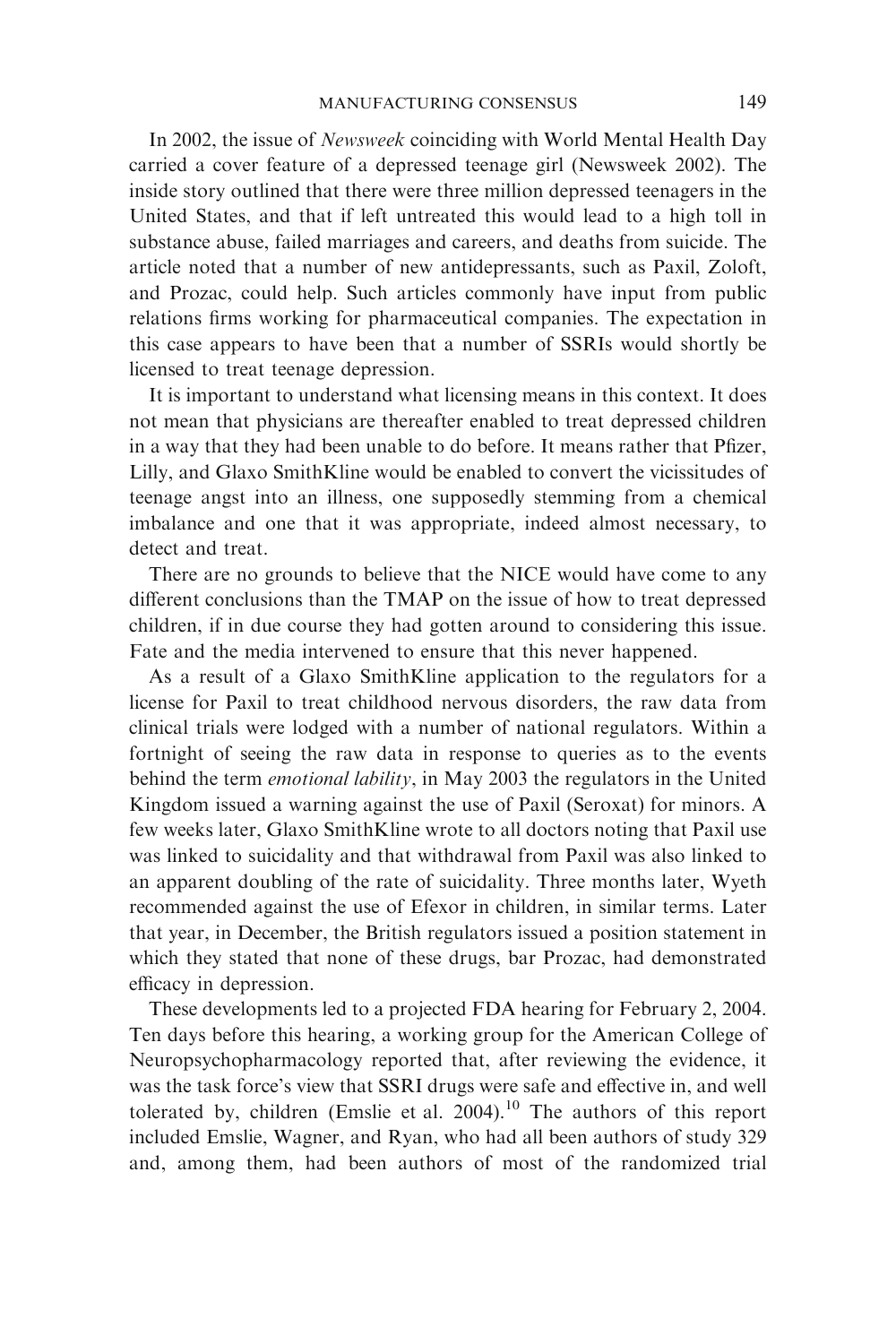literature on SSRIs given to children. These three authors and their coauthors, however, noted that they might not be correct in their conclusions that there were no problems with SSRIs in that they had not seen the raw data.

Despite this preemptive strike, in February 2004, an FDA hearing on the use of psychotropic drugs for children recommended strengthening the warnings on these drugs, against a background of regulatory assessments that at least 13 of the 15 studies undertaken of antidepressants in children failed to show efficacy for the drug<sup>11</sup> and panel views that there appeared to be an activation syndrome on these drugs.

It transpired that in 1998, a SmithKline Beecham assessment of the early Paxil studies that had been completed at that time, 329 and 377, indicated that the drug did not work for depressed children but that the data would not be submitted to the regulators, as a statement to the effect that the drug had not been shown to work for children would have a negative commercial  $impact.<sup>12</sup>$  Selected positive data, however, would be progressed to publication.

What lessons can be drawn from this situation, which probably offers the greatest divide in all of medicine between the raw data on an issue, on the one hand, and the published medical accounts purporting to represent those data, on the other?

First, the data on one side of this divide give the lie to a body of close to 100 papers and abstracts universally reporting the benefits of these drugs lying on the opposite side of the divide. These open and randomized trials, it would seem, have the appearances but not the substance of science. The discrepancy between the papers and the underlying data may stem from the fact that a large number of the key studies appear to have been ghostwritten.

It follows from this that it is almost impossible to accept that these are scientific papers. What the field appears to need is a new term with which to designate such infomercials and a set of criteria that might reliably identify this new genre of marketing product that is the raw material out of which clinical consensus will later be manufactured. This, it should be noted, is the aim of all good marketing—to own the market, not just to sell the product (Applbaum 2004).

A second point is that while pharmaceutical companies know exactly how many prescriptions have been issued and just what each physician writes, almost no one knows how many children or adults are on any psychotropic drugs. When this fact is allied with the fact that physicians report serious adverse events to regulators in no more than 1 in 100 cases, a picture emerges in which Americans and others track the fate of parcels put in the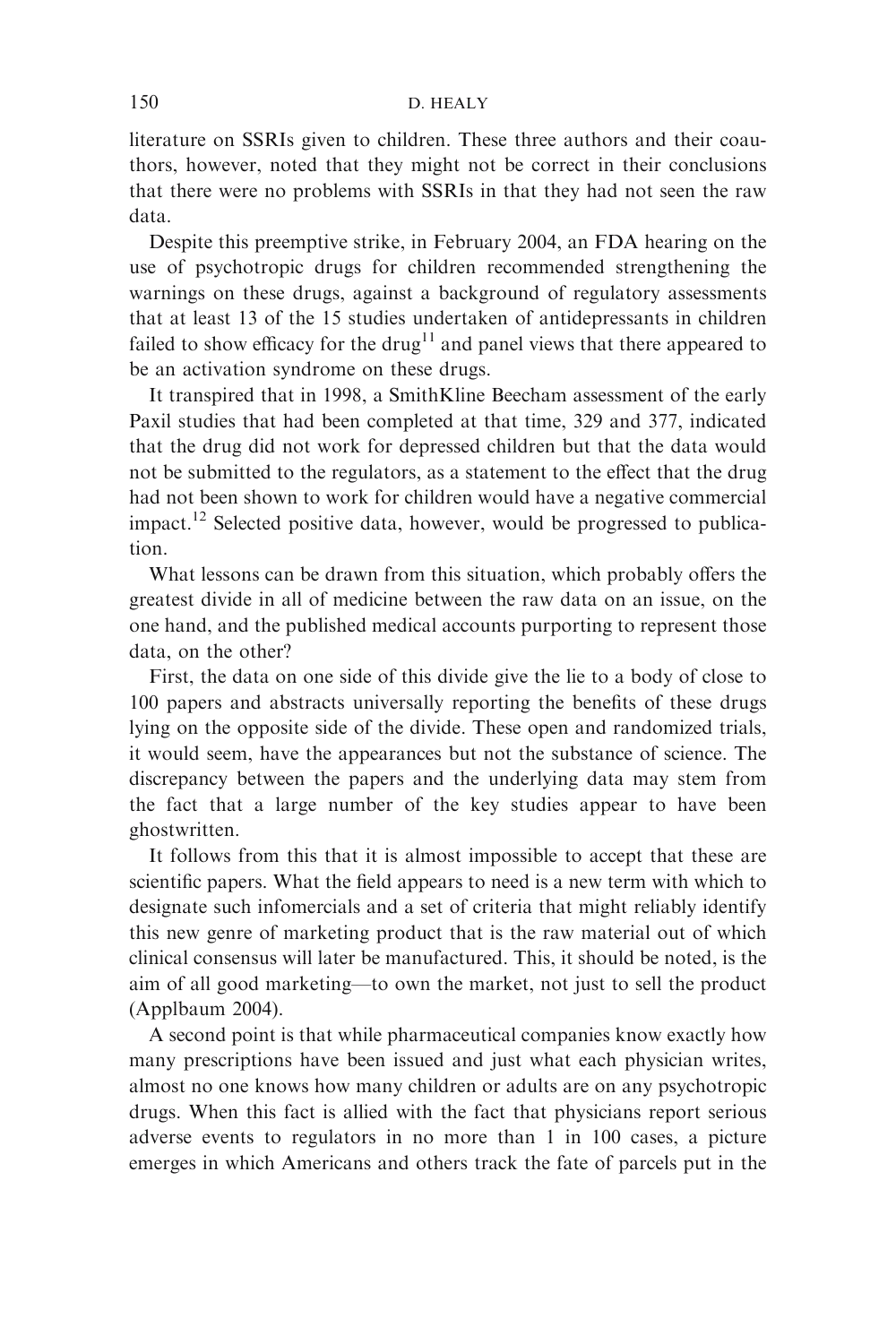post 100 times more accurately than they track the occurrence of adverse events on these drugs. The quality of the information reported by patients on adverse events indeed appears to be much better than that reported by physicians (Herxheimer and Mintzes 2004). This is a situation that could not have been tailored better for companies wishing to maximize the expert consensus.

There are grounds to suggest that there must be some fundamental opposition between marketing and science in that the former explicitly operates to build consensus, while the latter supposedly moves forward by fracturing consensus. When we have arrived at a situation in which the mental sets of clinicians have been captured so that it is difficult for them to conceive of alternatives to those being sold to them, there are reasonable grounds to state that such a field is no longer scientific. When there is almost no possibility of discrepant data emerging to trigger a thought that might be unwelcome to the marketing department of a pharmaceutical company, these marketing capabilities would seem to be appropriately described as totalitarian.

#### IS CHANGE POSSIBLE?

Evidence-based medicine (EBM) is portrayed by its advocates as a valuefree approach to the problems of clinical practice. In its early days, the appeal of EBM lay in the promise that the assessment of all available clinical trial data rather than judgments based on selected data sets would deliver clinical facts that should trump the values of individual clinicians, academic or nonacademic, which were all too often at risk of subversion by the free meals on offer from pharmaceutical companies. But as this case study illustrates, there are grounds to think that pharmaceutical companies have effectively subverted the process.

One answer to the difficulties outlined above might be to appeal to the norms of science. Far from being value-free, science values data. ''Activities'' that involve restricted access to data have not ordinarily been regarded as scientific. We have only recently become aware that our current situation involves a possible breach of the norms of science. This is not a problem that can be tackled by individual clinicians or experts. Ideally the response from clinical societies and journals and independent evaluating agencies, such as the NICE, to this new situation would be to bar pharmaceutical company data from major academic forums or journals or downgrade the value put on these data in developing guidelines, unless companies conform to the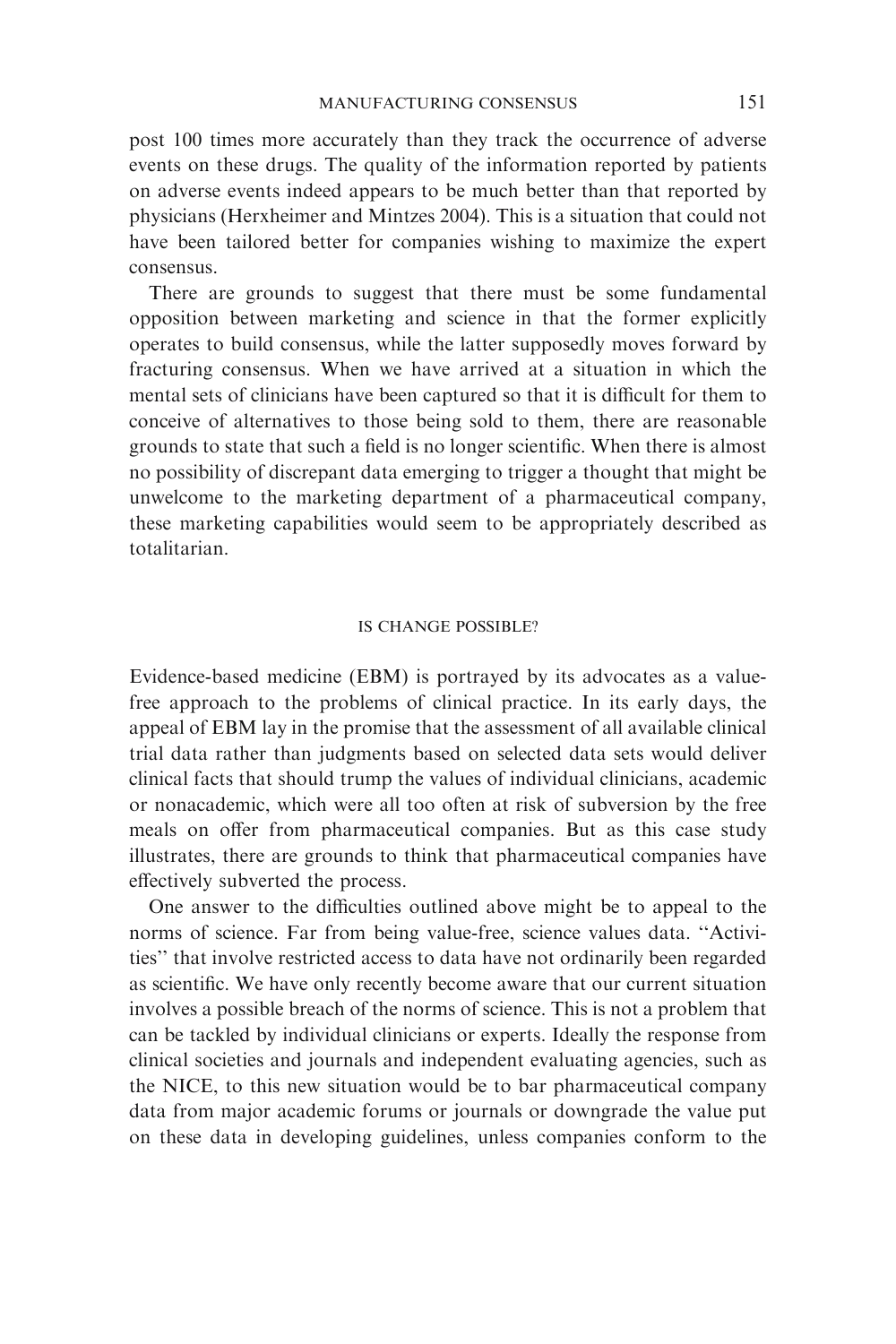norms of science and make the entire data set from trials available for wider scrutiny.

#### **NOTES**

1. In connection with the TMAP, this article has benefited hugely from work undertaken by Allen Jones, Special Investigator in the United States OIG Office of Special Investigations, detailed in *Dwight McKee and Allen Jones v. Henry Hart*, Sydni Guido, Wesley Rish, Albert Masland, James Sheehan and Daniel P. Sattele, Civil Action No. 4:CV-02–1910, in the United States District Court for the Middle District of Pennsylvania.

2. As of 2004, these guidelines had been adopted at some point by Pennsylvania, California, Colorado, Nevada, Illinois, Kentucky, New Mexico, New York, Ohio, South Carolina, Maryland, Missouri, and Washington, DC, or by jurisdictions in those states.

3. It is important to note that the author participated as a guideline panel member in this Risperdal exercise.

4. It is important to note that the author also participated as a Delphi panel member in this Risperdal exercise.

5. This claim is based on personal experience and discussions with ghostwriters/ ghost-actors.

6. Pfizer. 1997. Sertraline Hydrochloride for Obsessive-Compulsive Disorder in Pediatric Patients. Expert Report. New York: Pfizer Inc. Available at: http:// www.healyprozac.com.

7. FDA review.

8. Data on file. Important Safety Information Regarding Paxil in Pediatric Patients. Glaxo SmithKline, Therapeutic Products Directorate: TDP-Web, July 18, 2003. Health Canada; http://www.hc-sc.gc.ca/hpfb-dgpsa/tpd-dpt/paxil\_pa\_e.html.

9. Pfizer Expert Report. Sertraline Hydrochloride for Obsessive Compulsive Disorder in Paediatric Patients. Approved October 20, 1997.

10. This was initially available only through GYMR, a Washington-based public relations company that specializes in translating the language of science and medicine into the more understandable language of health. According to GYMR.com, GYMR was

...founded in 1998 by a team of experts in healthcare and social change.... [It] offers clients marketing and communications expertise that strategically support public policy goals.... [Clients] include many of the nation's most respected associations, government agencies, pharmaceutical companies, philanthropic organizations and health initiatives.

Whether it's provoking action on a national health issue or crafting an organizational image that appeals to internal and external audiences, GYMR excels at designing and implementing issue and image campaigns.Our media events are successful because we have a nose for news. We know how to take the language of science and medicine and transform it into the more understandable language of health. We advise clients of the best dissemination strategy for their news and make sure that the message they deliver is compelling, documented and contributes to other national dialogues in a real and meaningful way.

11. http://www.fda.gov/ohrms/dockets/ac/04/transcripts/4006T1.htm.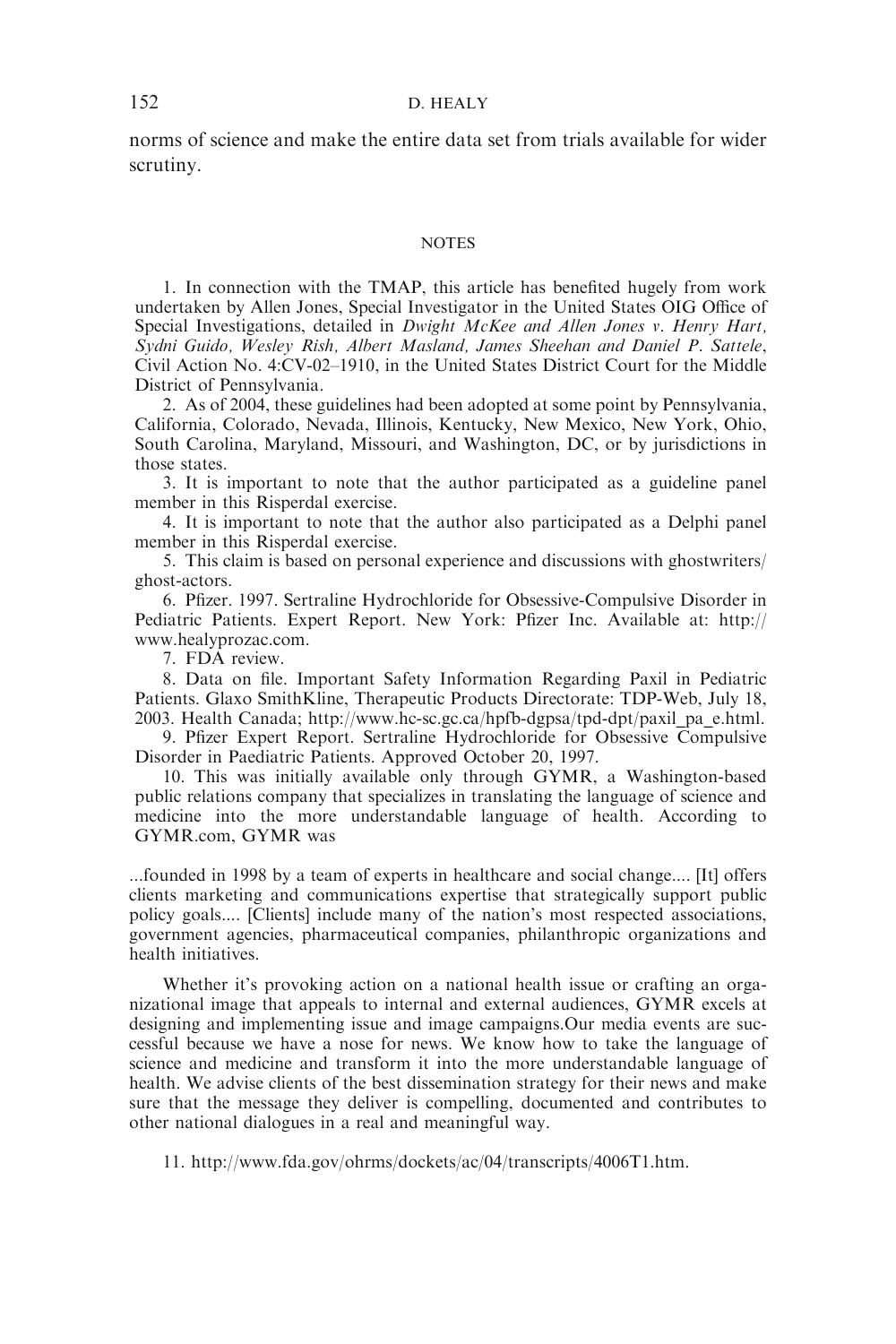12. Central Medical Affairs Team. Seroxat/Paxil. Adolescent Depression. Position Piece on the Phase 111 Studies. October 1998. SmithKline Beecham Confidential Document, available from the author. This is also available at the Canadian Medical Association Journal Web site.

#### **REFERENCES**

Alderman, J., R. Wolkow, M. Chung, and H.F. Johnston

- 1998 Sertraline Treatment of Children and Adolescents with OCD or Depression: Pharmacokinetics, Tolerability, and Efficacy. Journal of the American Academy of Child and Adolescent Psychiatry 37: 386–394.
- Ambrosini, P.J., K.D. Wagner, J. Biederman, I. Glick, C. Tan, J. Elia, J.R. Hebeler, H. Rabinovitch, J. Lock, and D. Geller
- 1999 Multicenter Open Label Sertraline Study in Adolescent Outpatients with Major Depression. Journal of the American Academy of Child and Adolescent Psychiatry 38: 566–572.
- Applbaum, Kalman
- 2004 The Marketing Era. New York: Routledge.
- Carpenter, D.J., G.J. Emslie, B. Birmaher et al.
- 2001 Safety of Paroxetine in the Treatment of Children and Adolescents with OCD. Presented at the 40th annual NCDEU meeting, abstract 58.
- Chiles, J.A., A.L. Miller, and M.L. Crismon et al.
- 1999 The Texas Medication Algorithm Project: Development and Implementation of the Schizophrenia Algorithm. Psychiatric Services 50: 69–74.
- Eccleston, D.
- 1993 The Economic Evaluation of Antidepressant Drug Therapy. British Journal of Psychiatry 163: Supplement 20.
- Emslie, G.J., J.H. Heligenstein, K.D. Wagner, S.L. Hoog, D.E. Ernest, E. Brown, M. Nilsson, and J.G. Jacobson
- 2002 Fluoxetine for Acute Treatment in Children and Adolescents: A Placebo-Controlled Randomized Clinical Trial. Journal of the American Academy of Child and Adolescent Psychiatry 41: 1205–1215.
- Emslie, G., J.J. Mann, W. Beardslee, J. Fawcett, A. Leon, H. Meltzer, F. Goodwin, D. Shaffer, K. Wagner, and N. Ryan
- 2004 ACNP. Preliminary Report of the Task Force on SSRIs and Suicidal Behavior in Youth. January 21.
- Emslie, G.J., A.J. Rush, A.W. Weinberg, R.A. Kowatch, C.W. Hughes, and T. Carmody
- 1997 A Double-Blind, Randomized Placebo Controlled Trial of Fluoxetine in Depressed Children and Adolescents. Archives of General Psychiatry 54: 1031–1037.

Flanagin, A., L.A. Carey, P.B. Fontanarosa, S.G. Phillips, B.P. Pace, G.D. Lundberg, and D. Rennie

1998 Prevalence of Articles with Honorary Authors and Ghost Authors in Peer-Reviewed Medical Journals. Journal of the American Medical Association 280: 222–224.

Garland, E. Jane

2004 Facing the Evidence: Antidepressant Treatment in Children and Adolescents. Canadian Medical Association Journal 170: 489–491.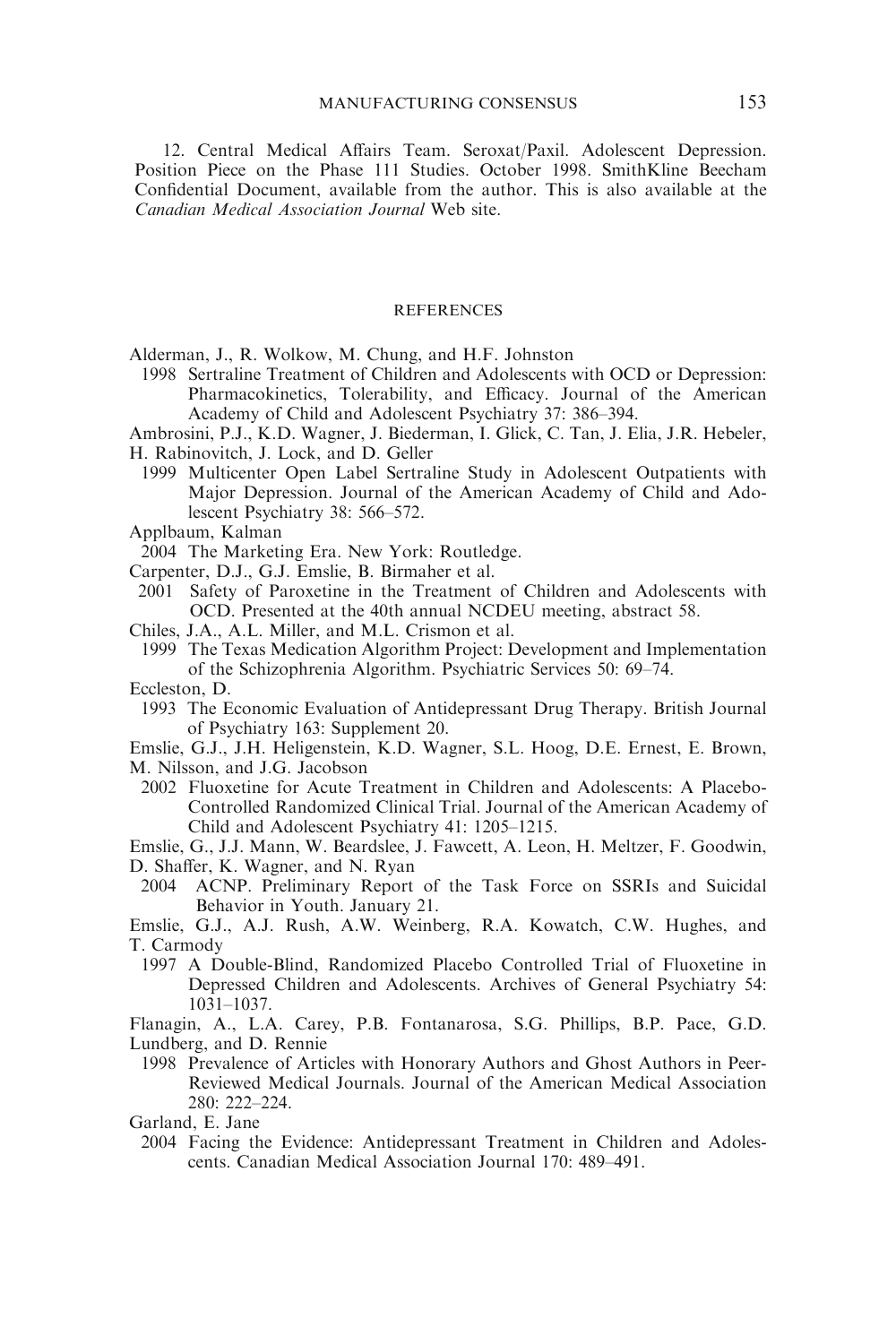- Geller, D.A., K.D. Wagner, G.J. Emslie, T. Murphy, D. Gallagher, C. Gardiner, and D.J. Carpenter
- 2002 Efficacy and Safety of Paroxetine in Pediatric OCD: Results of a Double-Blind Placebo Controlled Trial. Presented at the 42nd Annual NCDEU Meeting, Session III–16. (Also presented at the APA annual meeting, Philadelphia, May 2002, NR 349.)

Gilbert, D.A., K.Z. Altshuler, W.V. Rego, S.P. Shon, M.L. Crismon, M.G. Toprac, and A.J. Rush

- 1998 Texas Medication Algorithm Project: Definitions, Rationale, and Methods to Develop Medication Algorithms. Journal of Clinical Psychiatry 59: 345– 351.
- Guest, J.F., W.M. Hart, R.F. Cookson, and E. Lindstrom
- 1996 Pharmacoeconomic Evaluation of Long-Term Treatment with Risperidone for Patients with Chronic Schizophrenia. British Journal of Medical Economics 10: 59–67.
- Healy, David
	- 1998 The Antidepressant Era. Cambridge, MA: Harvard University Press.
	- 2003a Let Them Eat Prozac. Toronto: Lorimer (Linked Web site: ttp:// www.healyprozac.com).
	- 2003b Lines of Evidence on SSRIs and Risk of Suicide. Psychotherapy and Psychosomatics 72: 71–79.
- 2004 Shaping the Intimate. Influences on the Experience of Everyday Nerves. Social Studies of Science 34: 219–245.
- Healy, David, and Dinah Cattell
- 2003 The Interface between Authorship, Industry and Science in the Domain of Therapeutics. British Journal of Psychiatry 182: 22–27.
- Healy, David, and David J. Nutt
- 1998 British Association for Psychopharmacology Consensus on Statement on Childhood and Learning Disabilities Psychopharmacology. Journal of Psychopharmacology 11: 291–294.
- Herxheimer, Andrew, and Barbara Mintzes
- 2004 Antidepressants and Adverse Effects in Young Patients: Uncovering the Evidence. Canadian Medical Association Journal 170: 487–489.
- Hughes, C.W.
- 1999 The Texas Children's Medication Algorithm Project: Report of the Texas Consensus Conference Panel on Medication Treatment of Childhood Major Depressive Disorder. Journal of the American Academy of Child and Adolescent Psychiatry 38: 1442–1454.

Keller, M.D., N.D. Ryan, M. Strober, R.G. Klein, S.P. Kutcher, B. Birmaher, O.R.

Hagino, H. Koplewicz, G.A. Carlsson, G.N. Clarke, G.J. Emslie, D. Feinberg,

B. Geller, V. Kusumakar, G. Papatheodorou, W.H. Sack, M. Sweeney, K.D.

Wagner, E. Weller, N.C. Winters, R. Oakes, and J.P. McCafferty

- 2001 Efficacy of Paroxetine in the Treatment of Adolescent Major Depression: A Randomized, Controlled Trial. Journal of the American Academy of Child and Adolescent Psychiatry 40: 762–772.
- Khan, Arif, Shirin R. Khan, Robyn Leventhal, and Walter A. Brown
- 2001 Symptom Reduction and Suicide Risk in Patients Treated with Placebo in Antipsychotic Clinical Trials. American Journal of Psychiatry 158: 1449– 1454.
- Kuslak, V.
- 2003 Letter to Physicians. Wyeth Pharmaceuticals, August 22. Available at: http:// www.rphlink.com/wyethpharmaceuticals.html.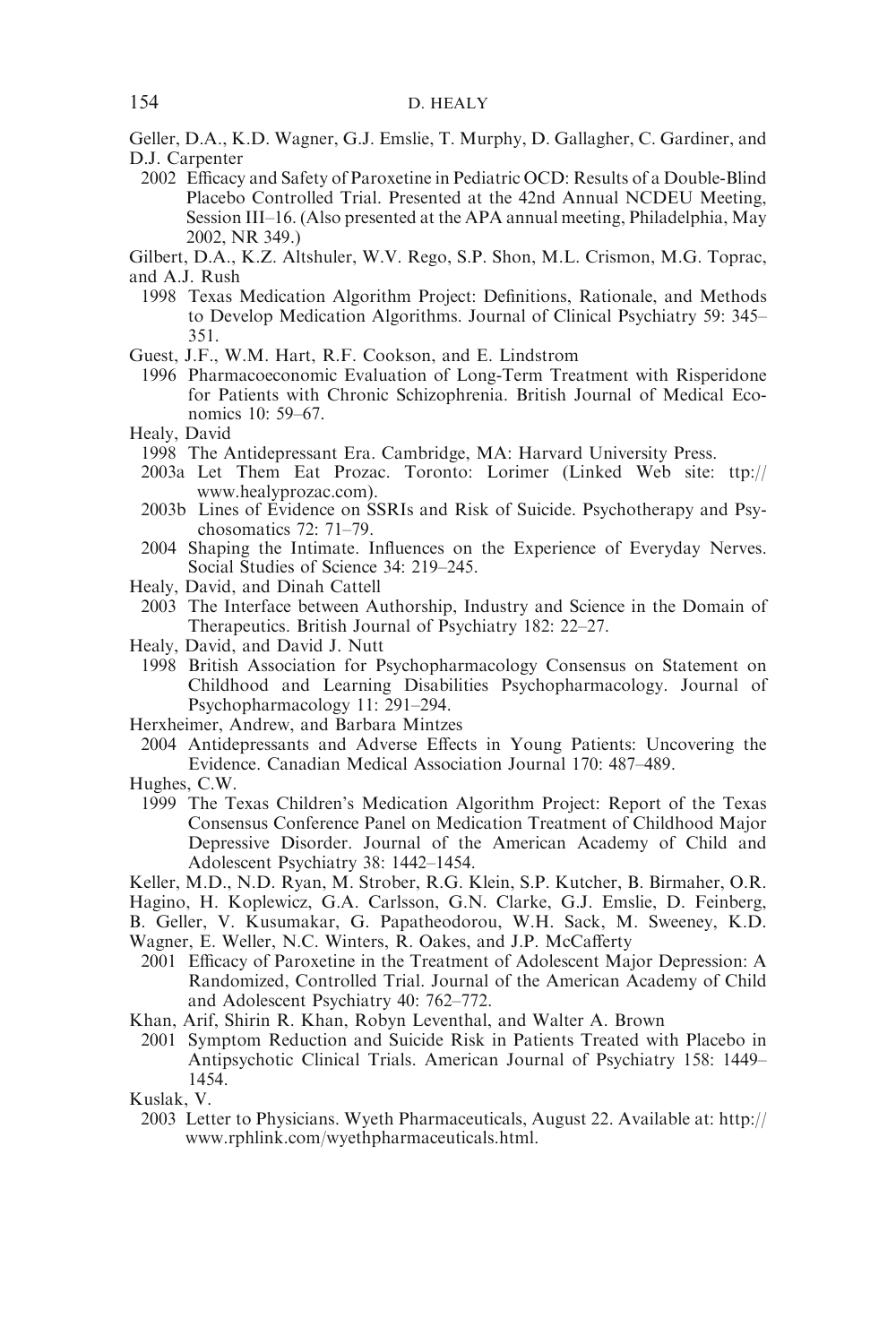- Mandoki, M.W., M.R. Tapla, M.A. Tapla, G.S. Sumner, and J.L. Parker
- 1997 Venlafaxine in the Treatment of Children and Adolescents with Major Depression. Psychopharmacology Bulletin 33: 149–154.
- March, J.S., J. Biederman, R. Wolkow, A. Safferman, J. Mardekian, E.H. Cook,

- 1998 Sertraline in Children and Adolescents with OCD: A Multicenter Randomized Controlled Trial. Journal of the American Medical Association 280: 1752–1758.
- Mortimer, A., D. Healy, R. Gray, R. Peveler, P. Pratt, T. Sharma, and T. Turner
- 1998 Consensus Statement on Schizophrenia Standards in Care for Maintenance Therapy and Poorly Responding/Treatment Intolerant Patients. CINP meeting, Glasgow. International Journal of Neuropsychopharmacology 1:Abstracts Supplement.
- Mosholder, Andrew
- 1993 Review and Evaluation of Clinical Data. Application NDA 20–272, 11 May. (Cited in J. Whitaker and R. Whitaker 2002. Mad in America. Boston: Perseus: 277).
- National Institute for Clinical Excellence (NICE)
- 2002 Guidance on the Use of Newer (Atypical) Antipsychotic Drugs for the Treatment of Schizophrenia. Technology Appraisal Guidance 43, June. Available at: http://www.nice.org.uk.
- Newsweek
- 2002 Depression. 3 Million Kids Suffer From It. What You Can Do. Newsweek, October 7:52–61.
- Petersen, Melody
- 2004 Making Drugs, Shaping the Rules. Big Pharma Is Eager to Help States Set Medication Guidelines. New York Times, February 1:3–1, 3–10.
- Rosenheck, R., D. Perlick, S. Bingham, W.L. Mares, J. Collins, S. Warren, D. Leslie,
- E. Allan, C. Campbell, S. Caroff, J. Corwin, L. Davis, R. Douyon, L. Dunn,
- D. Evans, E. Frecska, J. Grabowski, D. Graeber, L. Herz, K. Kong, W. Lawson,
- F. Mena, J. Sheikh, D. Smelson, and V. Smith-Gamble
- 2003 Effectiveness and Cost of Olanzapine and Haloperidol in the Treatment of Schizophrenia. A Randomized Controlled Trial. Journal of the American Medical Association 290: 2693–2702.
- Sharav, Vera Hassner
- 2003 The Impact of FDA Modernization Act on the Recruitment of Children for Research. Ethical Human Sciences and Services: An International Journal of Critical Inquiry 5: 83–108.
- Sheldon, T.A., and G.D. Smith
- 1993 Consensus Conferences as Drug Promotion. Lancet 341: 100–102.
- Wagner, K.D., P. Ambrosini, M. Rynn, C. Wohlberg, R. Yang, M.S. Greenbaum, A. Childress, C. Donnelly, and D. Deas
- 
- 2003 Efficacy of Sertraline in the Treatment of Children and Adolescents with Major Depressive Disorder: Two Randomized Controlled Trials. Journal of the American Medical Association 290: 1033–1041.
- Wagner, K.D., E. Wetherhold, D.J. Carpenter, S. Krulewicz, and A. Bailey
- 2002 Safety and Tolerability of Paroxetine in Children and Adolescents: Pooled Results from Four Multi-center Placebo Controlled Trials. Presented at the 42nd Annual NCDEU Meeting, Session II–61.

Walkup, J.T., M.J. Labellarte, M.A. Riddle, D.S. Pine, L. Greenhill, R. Klein, M. Davies, M. Sweeney, C. Fu, H. Abikoff, S. Hack, B. Klee, J. McCracken,

N.R. Cutler, R. Dominguez, J. Ferguson, B. Muller, R. Riesenberg, M. Rosenthal, F.R. Sallee, K.D. Wagner, and H. Steiner